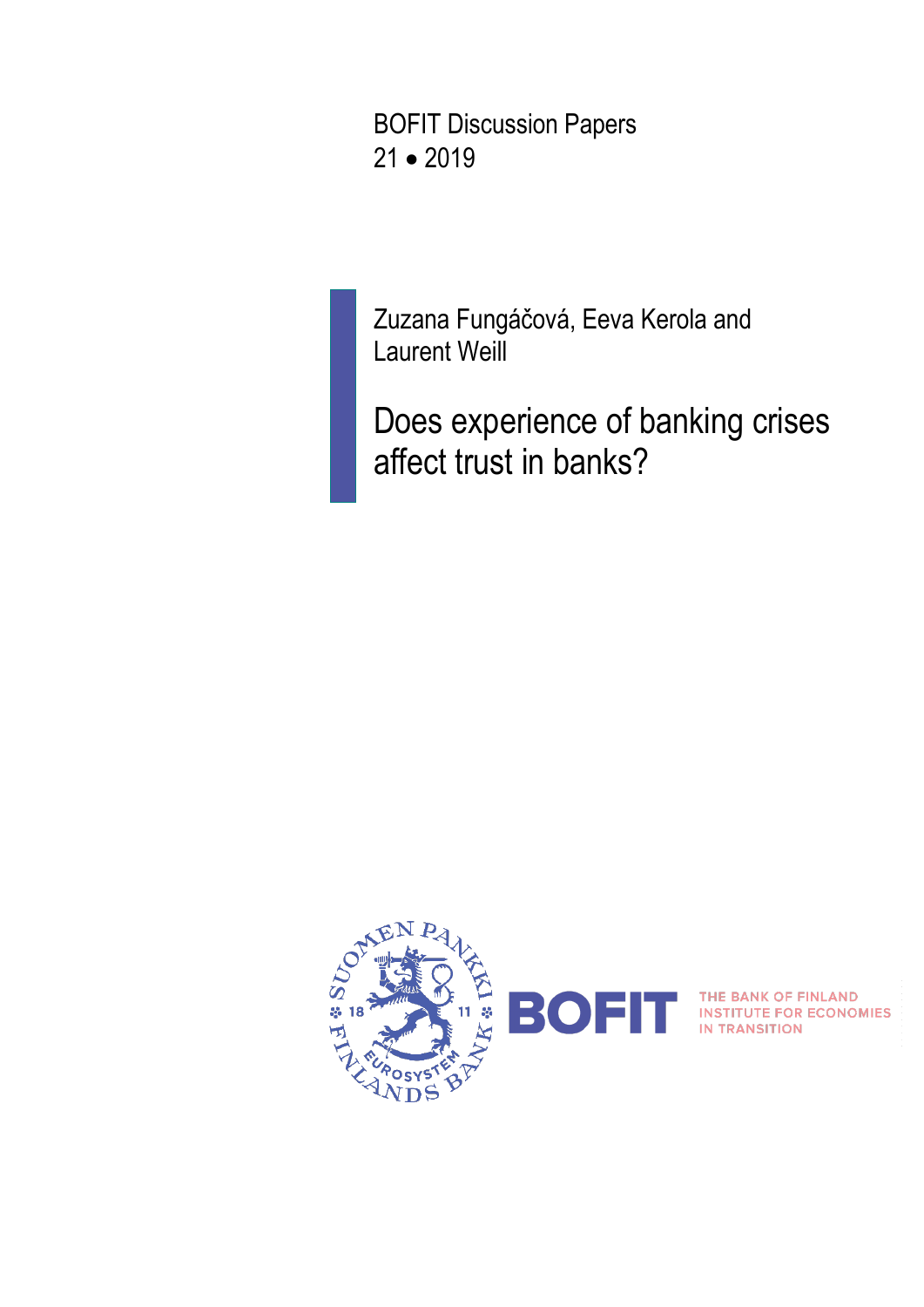BOFIT Discussion Papers Editor-in-Chief Zuzana Fungáčová

BOFIT Discussion Papers 21/2019 25.10.2019

Zuzana Fungáčová, Eeva Kerola and Laurent Weill: Does experience of banking crises affect trust in banks?

ISBN 978-952-323-303-4, online ISSN 1456-5889, online

The views expressed in this paper are those of the authors and do not necessarily represent the views of the Bank of Finland.

Suomen Pankki Helsinki 2019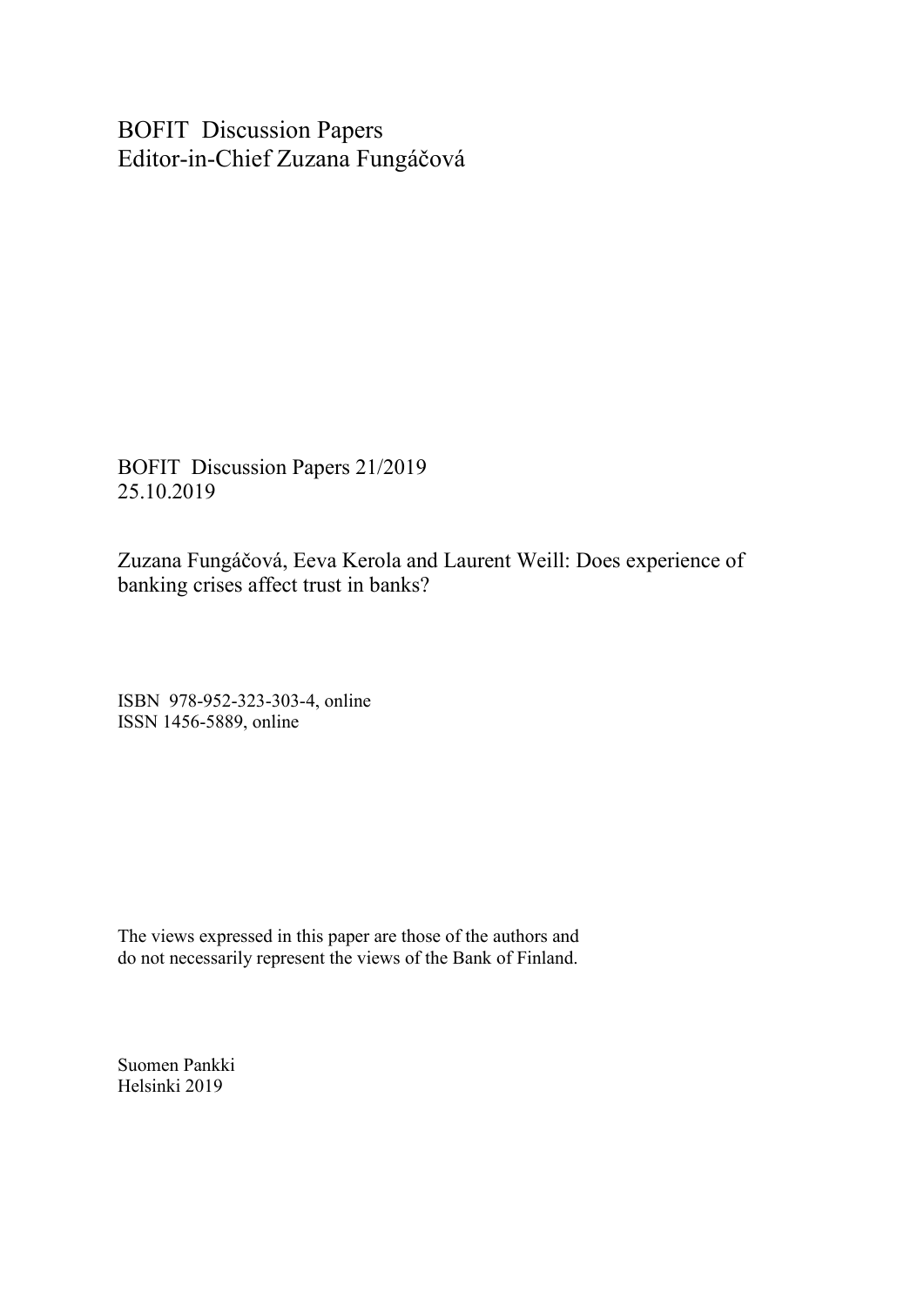# Contents

|                | Abstract   |
|----------------|------------|
| $\mathbf{1}$   |            |
| 2              |            |
|                |            |
| 3              | Results    |
|                |            |
|                |            |
| $\overline{4}$ |            |
|                |            |
|                |            |
|                |            |
| 5              |            |
| 6              |            |
|                | References |
| Tables         |            |
|                | Appendix   |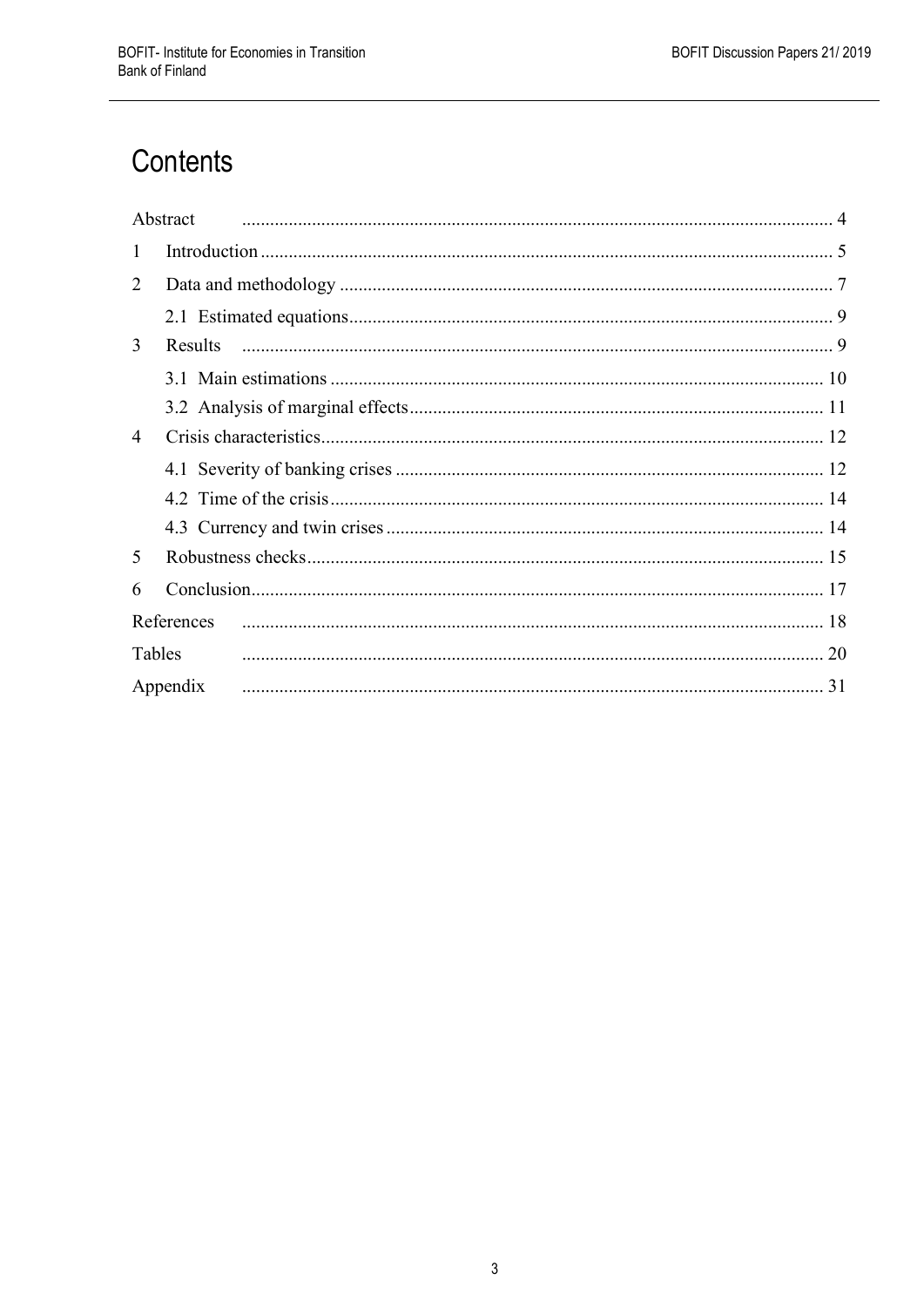## Zuzana Fungáčová, Eeva Kerola and Laurent Weill

## Does experience of banking crises affect trust in banks?

## <span id="page-3-0"></span>Abstract

This paper investigates how past experience with banking crises influences an individual's trust in banks. We combine data on banking crises for the period 1970–2014 with individual data on trust in banks for 52 countries. We find that experiencing a banking crisis diminishes a person's trust in banks, and that high exposure to banking crises is negatively related to trust in banks. An individual's age at the time of the crisis is important, and significant for individuals between 41 and 60 years of age at the time of the banking crisis. Both severe and mild crises diminish trust in banks, but a severe banking crisis hits also young people's trust, while less severe banking crises mainly degrade trust of more mature people. The detrimental effect for trust in banks seems to be connected specifically to systemic banking crises. Other types of financial crises incur a less significant effect. Overall, our results indicate that banking crises generate previously unrecognized costs for the economy in the form of a lasting reduction of trust in banks.

JEL codes: G21, O16.

Keywords: banking, trust, banking crisis.

**Zuzana Fungáčová**, orcid.org/0000-0002-9727-5734. Bank of Finland Institute for Economies in Transition (BOFIT), Snellmaninaukio, PO Box 160, FI-00101 Helsinki, Finland. Email: zuzana.fungacova@bof.fi

**Eeva Kerola**, orcid.org/0000-0002-9602-2962. Bank of Finland, Snellmaninaukio, PO Box 160, FI-00101 Helsinki, Finland. Email: eeva.kerola@bof.fi

**Laurent Weill**, orcid.org/0000-0002-8630-1351. Institut d'Etudes Politiques, Université de Strasbourg, 47 avenue de la Forêt Noire, 67082 Strasbourg Cedex, France. Email: laurent.weill@unistra.fr

For valuable comments and suggestions we thank Gene Ambrocio, Iikka Korhonen, Laura Solanko, Will Pyle as well as participants of the FEBS conference in Prague (June 2019), Czech Economic Society and Slovak Economic Association Meeting in Brno (September 2019), the seminars in BOFIT in Helsinki (May 2019), the Czech National Bank (June 2019), National Bank of Slovakia (October 2019) and Austrian National Bank (October 2019).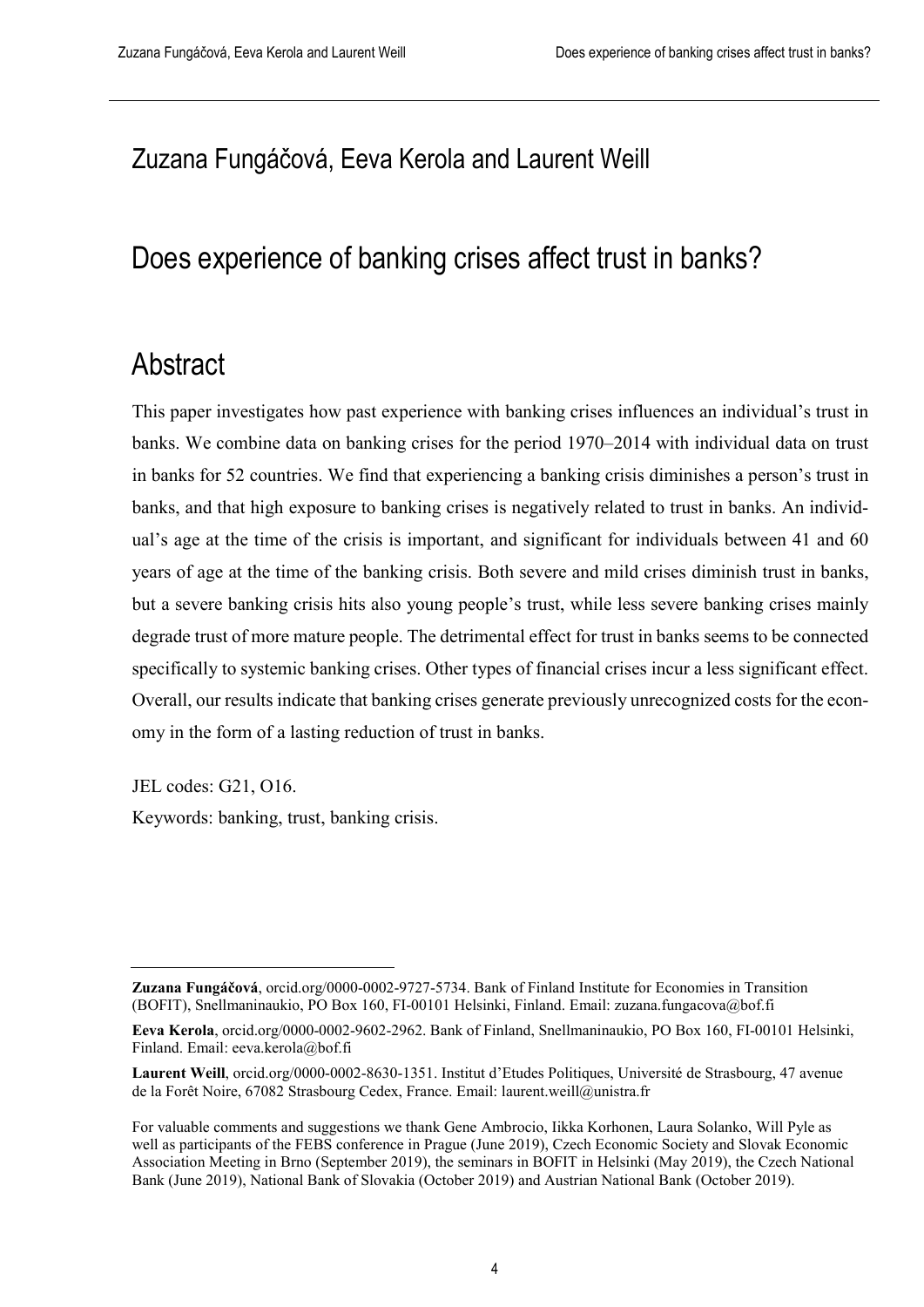# <span id="page-4-0"></span>1 Introduction

Trust in banks is a core determinant of financial system effectiveness. A high degree of confidence in banks improves participation in the financial system by contributing to the pooling of savings and expansion of credit by banks. Such trust is key to supporting financial development and an essential element to stability of the financial system (e.g. by reducing the danger and intensity of bank runs).

A set of recent works (Sapienza and Zingales, 2012; Knell and Stix, 2015; Fungáčová, Hasan and Weill, 2019) show that trust in banks fell sharply in countries hit hard by the Global Financial Crisis (GFC). While these studies suggest that the GFC eroded trust in banks, they were only able to uncover the short-term impact on trust in banks. We argue that trust tends to persist which indicates the possible long-term costs of banking crises. If such an effect is observed, it implies that the costs of banking crises generally measured through the loss of output and the fiscal costs generated by the crises underestimate the actual cost by ignoring this long-term loss of trust in banks.

Behavioral sciences help frame the discussion as to how banking crises affect trust in banks. Interpersonal trust is generally damaged by negative experiences (Coleman, 1990: Glanville and Paxton, 2007), so a negative experience with a financial institution is expected to deteriorate trust in banks. Actual breaches of trust alter expectations (Lewicki and Bunker, 1995; Kramer, 1999), so a banking crisis can alter an individual's expectations about how a breaching bank will behave toward them in the future. A reluctance to use financial services suggests a loss of confidence in banks.

The objective of this paper is twofold. On the one hand, we investigate whether experiences of banking crises influence the degree to which an individual trusts banks. On the other hand, we examine if the characteristics of the individuals and of the crises affect the impact on trust in banks.

We test whether the past experience of banking crises has an impact on the degree of trust in banks. We study whether the occurrence of at least one banking crisis in a lifetime and the exposure to banking crises (measured by the number of banking crises years in the lifetime divided by the number of banking crises<sup>[1](#page-4-1)</sup>) influence trust in banks. To this end, we merge the dataset on banking crises from Laeven and Valencia (2018) with the last wave of the World Values Survey containing information on trust in banks and individual characteristics of respondents. Based on the respondent's age, we identify the past experience of banking crises for each individual.

<span id="page-4-1"></span><sup>&</sup>lt;sup>1</sup> This allows us to put more weight on longer lasting banking crisis, as a banking crisis lasting for four years has a double weight compared to two separate crises lasting for two years each.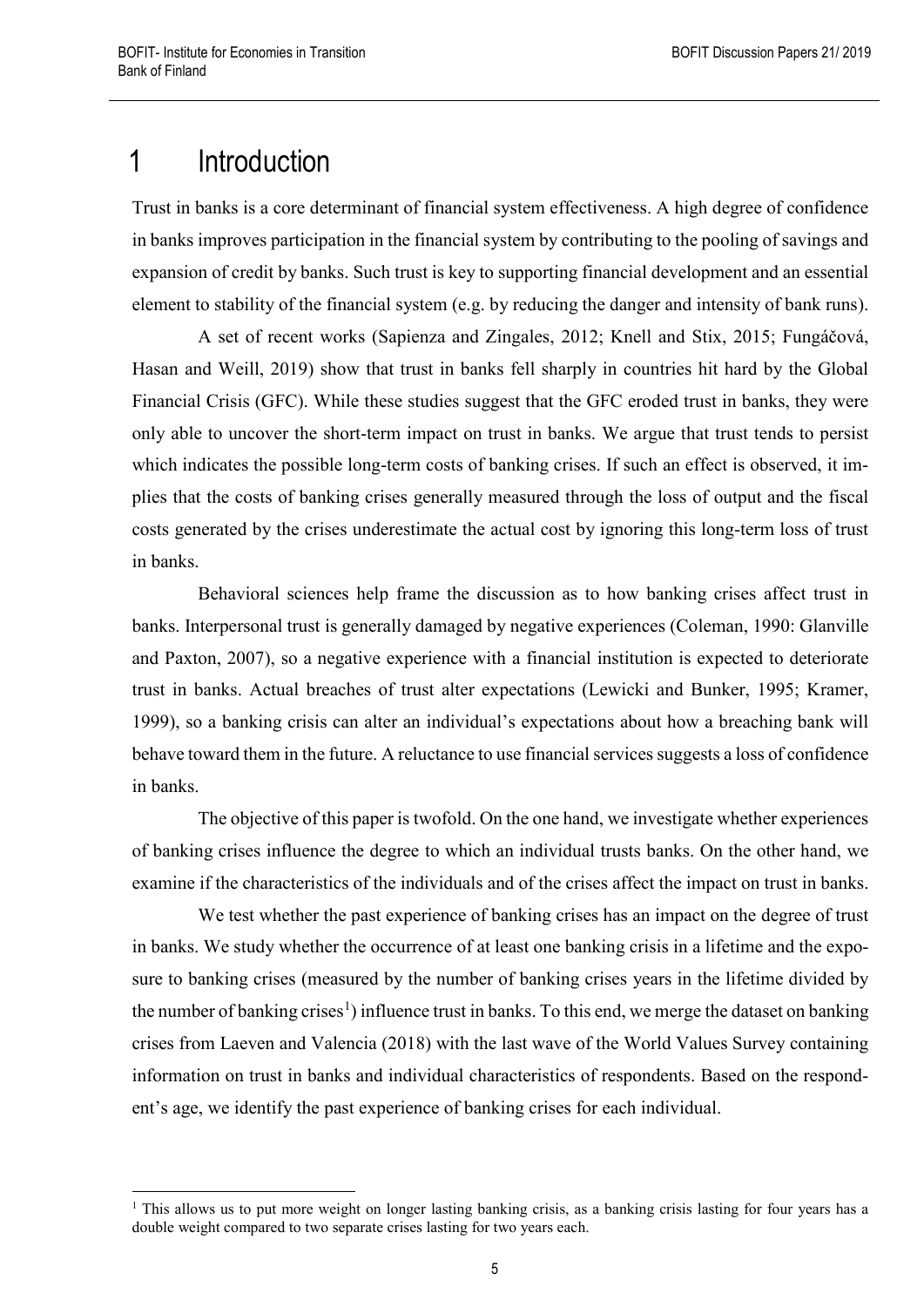We consider whether the age of the individual at the time of a banking crisis influences their loss of trust in banks. It has been shown that early experiences of crises can influence the beliefs of individuals including risk preferences (Malmendier and Nagel, 2011) and redistribution preferences (Giuliano and Spilimbergo, 2014). Crises experiences at a later stage in life can also influence trust in banks. Mudd, Pashev and Valev (2010) show that loss experiences in a banking crisis influence the behavior of individuals. A banking crisis may affect both the social memory and personal experience of individuals. It has a greater long-term effect on the beliefs of more mature people at the time of the crisis as they might encounter larger losses. Recent personal experiences can also affect personal decisions (Malmendier and Nagel, 2011).

Our paper contributes to several strands of the literature. First, it extends to the literature concerning the effects of crises on economic beliefs and behavior. Malmendier and Nagel (2011) show that experiences of macroeconomic shocks during the lifetime influence the risk-taking behavior of individuals, i.e. persons who have experienced low stock market returns are less willing to invest on stock markets. Giuliano and Spilimbergo (2014) find that individuals who have grown up during recessions are more supportive of income redistribution. Malmendier and Nagel (2016) show that individuals who have lived during period of high inflation also expect higher future inflation. This work concentrates on the impact of former experiences of banking crises in life on the current degree of trust in banks.

Our second contribution is to the literature on banking crisis costs. This literature confirms costs from loss of output (Kroszner, Laeven and Klingebiel, 2007; Dell'Aricia, Detragiache and Rajan, 2008; Devereux and Dwyer, 2016) and the fiscal costs of resolving the banking crisis (Amaglobeli et al., 2016; Laeven and Valencia, 2018; Lane, 2011). We consider a third source of banking crisis costs: the cost of a long-term reduction in confidence in banks. Mudd, Pashev and Valev (2010) find evidence for this cost in the specific context of the 1996 banking crisis in Bulgaria, where they observe that individuals who experienced losses during this crisis were more likely to expect a new banking crisis or to withdraw money in 2008. We provide a broader investigation at the world level for a large sample of banking crises.

Our final contribution is to the literature on trust in banks. Research on this topic remains limited with a few works studying the level and the determinants of trust in banks (Carbo-Valverde, Maqui-Lopez, and Rodriguez-Fernandez, 2013, for Spain; Jansen, Mosch and van der Cruisjen, 2014, for the Netherlands), including a handful of papers showing the detrimental influence of the Global Financial Crisis on trust in banks (Sapienza and Zingales, 2012, for the US; Knell and Stix, 2015, for Austria; Fungáčová, Hasan and Weill, 2019, in a cross-country analysis). We base our analysis on a larger sample of banking crises and countries.

6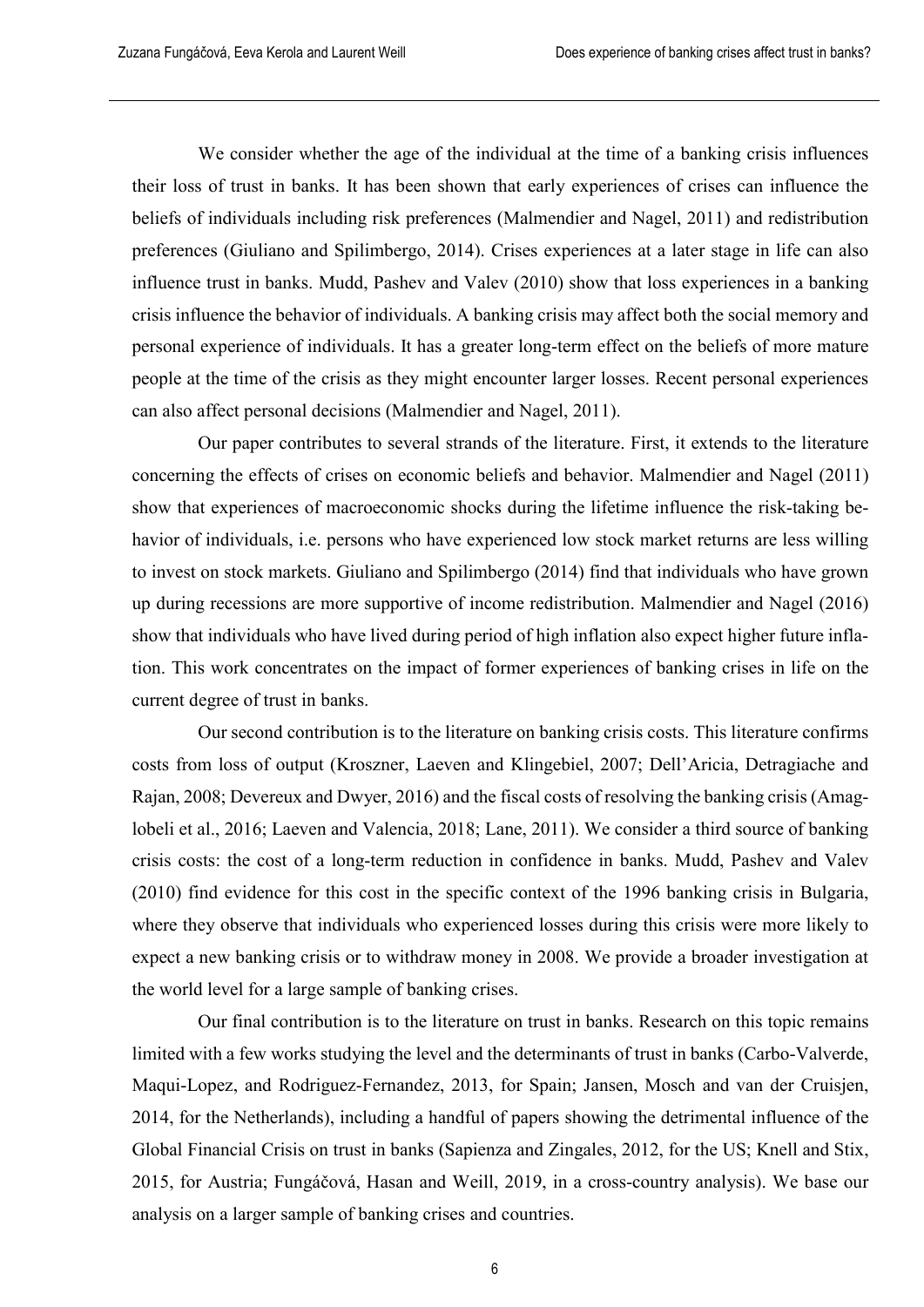Osili and Paulson (2014) investigate how exposure to banking crises influences the banking behavior of individuals living in the US. They consider the investment behavior of individuals who have migrated to the US by comparing individuals from the same country who either experienced or did not experience a crisis. They find that the experience of a banking crisis reduced the likelihood a person would open a checking account. We build on this discussion in three ways. First, we investigate the impact of former banking crises on trust in banks, thereby contributing to the understanding of what shapes trust in banks. Second, we sample populations from around the world to gain a more general perspective. Third, we analyze the influence of the individual's age at the time of the banking crisis and do not restrict our investigation to their early experiences.

The paper proceeds as follows. Section 2 presents the data and the methodology. Section 3 reports the main estimations. Section 4 provides additional estimations accounting for characteristics of crises. Section 5 displays robustness checks. Section 6 concludes.

## <span id="page-6-0"></span>2 Data and methodology

We merge two individual datasets to perform the study; the dataset on banking crisis from Laeven and Valencia (2018) and the last wave of the World Value Survey containing information on trust in banks and individual characteristics for  $52$  $52$  countries.<sup>2</sup>

Laeven and Valencia (2018) provide a dataset of 151 systemic banking crises episodes<sup>[3](#page-6-2)</sup> globally during 1970–2017 with the information on crisis starting and ending dates, their resolutions and outcomes (including output loss and fiscal costs). In addition to systemic banking crises, the dataset includes information concerning the dates of currency crises and sovereign debt crisis. Altogether, the dataset contains crisis information for 165 countries.

The World Values Survey asks individual respondents about their perceptions of life and institutions. It contains a representative sample of the population for each country. The survey has been conducted six times since 1981, the last wave relying on a sample of respondents in 60 countries during the period of 2010–2014. This last wave includes an additional question V121 on trust in banks that drew responses from 52 countries. The question asks:

<span id="page-6-1"></span> <sup>2</sup> Our sample contains the following countries: Algeria, Armenia, Australia, Azerbaijan, Belarus, Chile, China, Colombia, Cyprus, Ecuador, Egypt, Estonia, Germany, Ghana, Iraq, Japan, Jordan, Kazakhstan, Kuwait, Kyrgyzstan, Lebanon, Libya, Malaysia, Mexico, Morocco, Netherlands, New Zealand, Nigeria, Pakistan, Palestine, Peru, Philippines, Poland, Qatar, Romania, Russia, Rwanda, Singapore, Slovenia, South Korea, Spain, Sweden, Taiwan, Trinidad and Tobago, Tunisia, Turkey, Ukraine, United States, Uruguay, Uzbekistan, Yemen and Zimbabwe.

<span id="page-6-2"></span><sup>&</sup>lt;sup>3</sup> Laeven and Valencia (2018) define banking crisis as an event that meets two conditions. First, there are significant signs of financial distress in the banking system (significant bank runs, losses in the banking system, and/or bank liquidations). Second, significant banking policy intervention measures are taken in response to significant losses in the banking system. The first year that both criteria are met is the year when the crisis became systemic.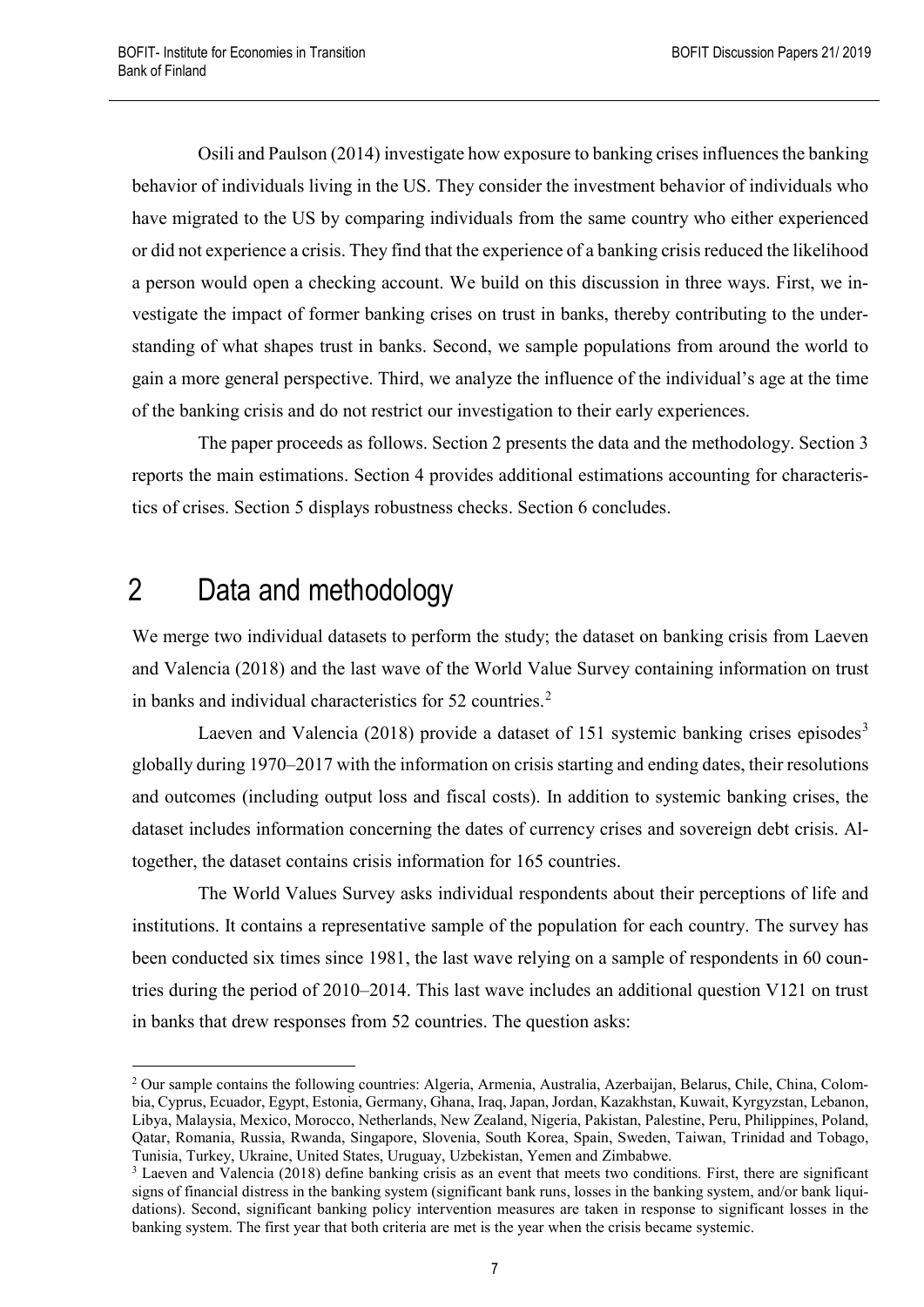*Could you tell me how much confidence you have in banks: Is it a great deal of confidence (1), quite a lot of confidence (2), not very much confidence (3) or none at all (4)?*

Using these responses, we define our main dependent variable *Trust in banks* that is available for 52 countries. We have recoded the four answers so that 1 translates to lowest confidence and 4 to highest confidence in banks. National mean values of this trust variable and a discussion of crosscountry comparison can be found in Fungáčová, Hasan and Weill (2019).

For these 52 countries, we have a total of 66,293 individual responses with a mean trust in banks of 2.56. As we aim to study the effect past experiences of banking crises have on an individual's trust in banks, we utilize the information on the respondent's year of birth and merge this information with the banking crises database from Laeven and Valencia (2018).<sup>[4](#page-7-0)</sup>

To create different crisis variables to account for the individual's past experience of a banking crisis, we first create a dummy variable that equals 1 if there has been at least one systemic banking crisis during the respondent's lifetime (*Systemic banking crisis*). Next, we compute the variable *Exposure to crises*(defined as the number of years the systemic banking crises lasted during the respondent's lifetime divided by the number of crises the respondent has lived through). This variable accounts for each individual's exposure to banking crises. We lastly investigate whether the age of an individual at the time of crisis matters. Here, we define two sets of dummy variables based on alternative age brackets. The narrow age brackets are from 0 to 10 years old, from 11 to 20 years old, from 21 to 30 years old, from 31 to 40 years old, from 41 to 50 years old, from 51 to 60 years old and older than 60 years. Each age bracket equals 1 if there was a systemic banking crisis in the country of residence when the respondent belonged to that specific age group. We also consider broad age brackets, such that the age of respondent was 0–20 years, 21–40 years, 41–60 years or over 60 years when the crisis occurred.

We further consider whether other financial crises than systemic banking crises may affect trust in banks. We redefine the crisis variable for the currency crises as defined in Laeven and Valencia (2018). For the 52 countries in our sample, 73% of respondents have experienced a systemic banking crisis during their lifetime (of those, 33% had experienced two crises). 61% of all respondents had experienced a currency crisis. We also account for a possibility of a twin crisis, i.e. a sim-

<span id="page-7-0"></span><sup>&</sup>lt;sup>4</sup> We assume that an individual lives his or her entire life in the country reported as residence in the survey. Less than 3% of respondents in our balanced panel declare themselves as immigrants, but we do not know the year they have entered the country. Dropping them from the estimations does not change the results. The estimation tables are available upon request.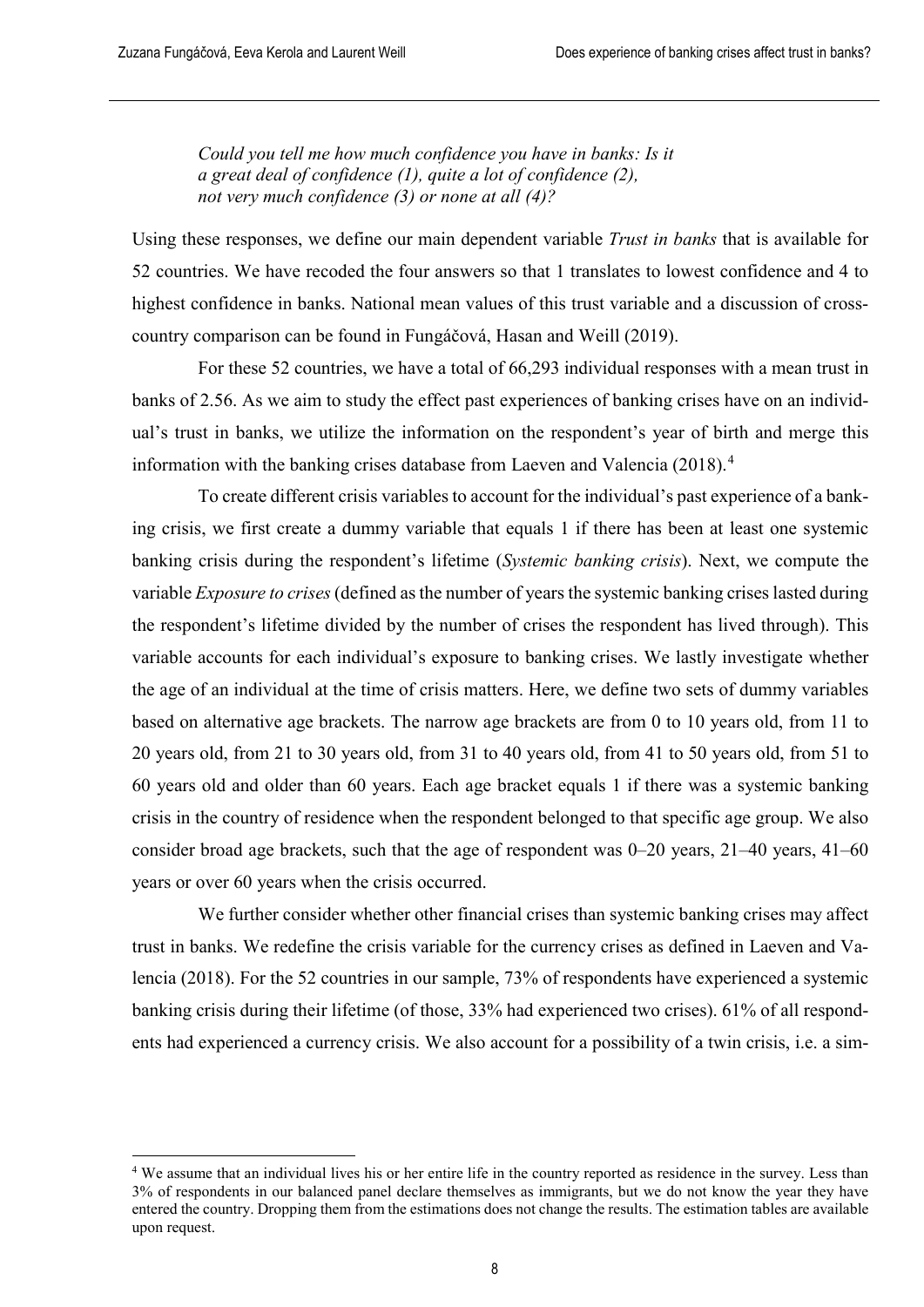ultaneous systemic banking crisis and currency crisis. It turns out that 45% of individuals who experienced a systemic banking crisis actually lived through a twin crisis. We create a dummy variable *Twin crisis* if a currency crisis takes place between the start and end of a systemic banking crisis.

## <span id="page-8-0"></span>2.1 Estimated equations

To determine whether the experience of a banking crisis affects trust in banks, we estimate an ordered logit model. This is because our dependent variable, *Trust in banks*, is a discrete variable with values between 1 and 4. We consider five specifications of the baseline model, each with different version of the main explanatory variable accounting for the crises. Specification 1 includes the crisis dummy variable indicating experience of crisis (*Systemic banking crisis*). Specification 2 looks at the exposure to the crises and includes the variable *Exposure to crises*. Specification 3 includes both the crisis dummy variable (*Systemic banking crisis*) from specification 1 and an additional dummy variable that equals one for individuals having experienced two crises (*Two crises*) in their lifetime. Specifications 4 and 5 include the two sets of age brackets variables. In all specifications, we control for individual characteristics. We consider gender, income, education, marital status and general trust. These indicators are in line with former studies on trust generally and trust in banks specifically. For gender, we define a dummy variable equal to 1 for females (*Female*). In the case of income, we use a scale from 1 to 10 based on the self-reported level of income of the respondent with 1 as the lowest income decile of the country and 10 the highest (*Income*). Education is a dummy variable that equals 1 for full secondary or tertiary education, and 0 for other respondents (*Education*). For marital status, we use a dummy variable that equals 1 if the respondent is married (*Married*), and 0 otherwise. *General trust* is a dummy variable that equals 1 if the respondent thinks most people can be trusted, and zero otherwise. Descriptive statistics for variables used in our estimations are reported in Table 1 and definitions of the variables in appendix (Table A1). In addition to individual characteristics we account for country differences by including country specific dummy variables in each estimation.

# <span id="page-8-1"></span>3 Results

This section presents the results on the impact of past experience of banking crises on trust in banks. We display the main estimations using an ordered logit model and complement them with the analysis of marginal effects.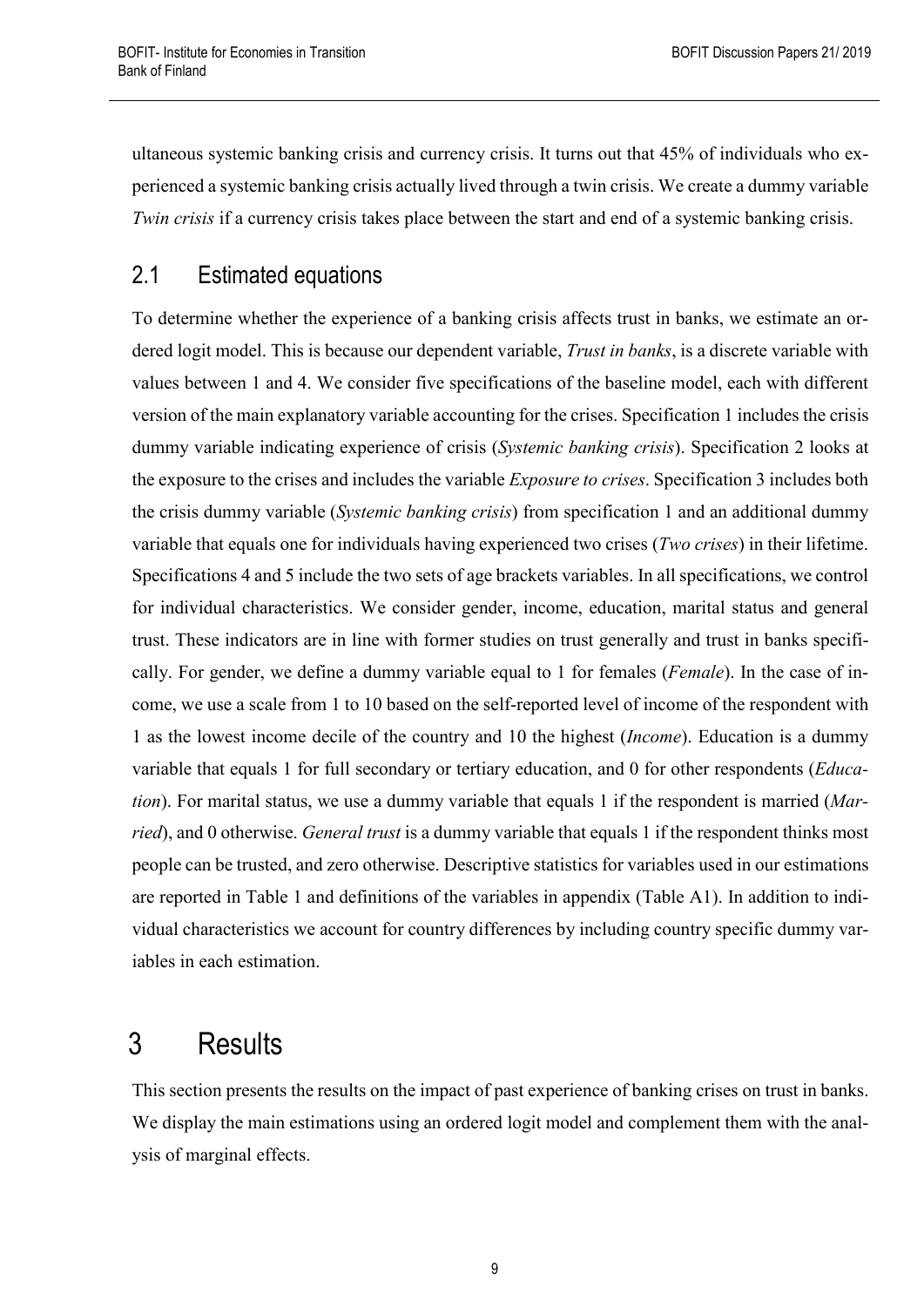## <span id="page-9-0"></span>3.1 Main estimations

We employ an ordered logit model to explain trust in banks. The dependent variable is *Trust in banks*, a discrete variable with values between one and four. Table 2 reports the results for five specifications of the main estimations.

We first test whether the occurrence of a banking crisis during the lifetime of the individual influences his or her trust in banks. The estimated coefficients are reported in Column 1 of Table 2. We observe that the dummy variable for a systemic banking crisis is significant and negative. This means that experiencing a banking crisis has a negative impact on trust in banks. This accords with the work of Osili and Paulson (2014), who find that immigrants who have experienced a banking crisis in their country of origin are unlikely to open a checking account in the US.

We then examine whether exposure to banking crises during the individual's lifetime affects his or her trust in banks. We account for all the banking crises in individual's life and their length to see how this individual exposure to crises influences confidence in banks. The estimation results are reported in Column 2 of Table 2. We find that the estimated coefficient concerning exposure to banking crises is significantly negative. Therefore, a higher exposure to banking crises in the lifetime is related to lower trust in banks.

The specification in column 3 of Table 2 accounts for the individuals that have experienced two crises during their lifetime. We add to the main specification a dummy variable *Two crises*  which equals one for individuals with two crises. The main result confirming negative relation between banking crisis and trust in banks is valid while the estimated coefficient for *Two crises* is not significant indicating that sheer experience of banking crisis in life is related to lower trust in banks and experience of two crises does not change this result.

Based on these findings, our major conclusion is that experiencing banking crises erodes trust in banks. Actual experience of a banking crisis and higher exposure to banking crises both hamper trust in banks.

We further investigate if the age of an individual at the time of the banking crisis matters for trust in banks. To this end, we consider different age groups defined based on the age at the time of crisis. We respectively define age groups using 10- and 20-year windows in Columns 4 and 5 of Table 2.

With the narrow age brackets, we see that the experience of a banking crisis negatively affects trust in banks only if the crisis takes place when the individual is in the 41-50 or 51-60 age groups. All other age groups are not significant. The estimation with the broad age brackets confirms this finding since only the dummy variable for the age group 41-60 is significant and again negative.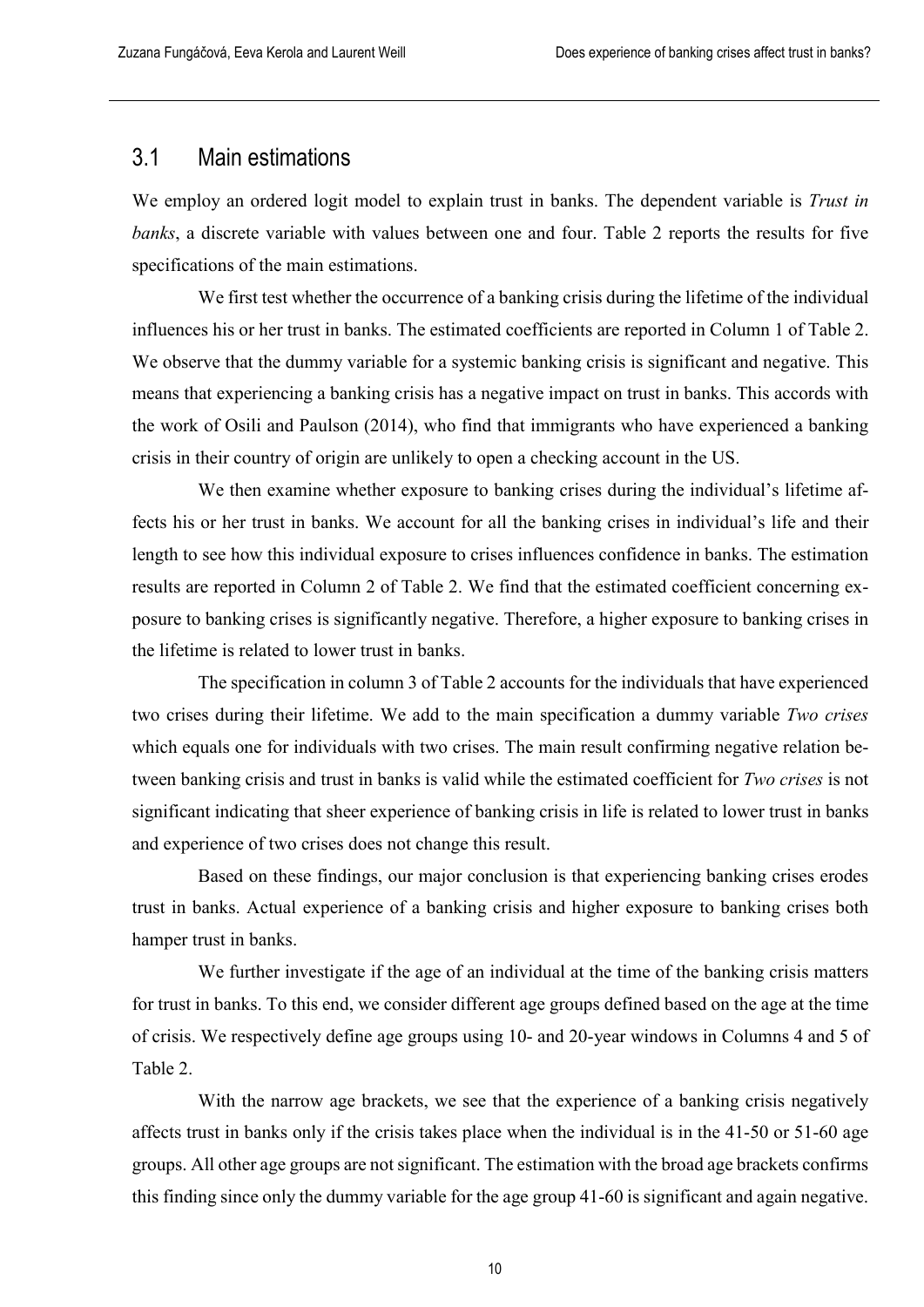These results indicate that the past experience of banking crises only deteriorates the degree of trust in banks when the individual is between 41 and 60 at the time of the crisis. It means that only trust in banks of mature people is affected by banking crises. Early life experiences of banking crises do not seem to have a long term effect on trust in banks. This result differs from those observed for the impact of economic recessions on redistribution preferences or risk preferences (Malmendier and Nagel, 2011; Giuliano and Spilimbergo, 2014).

We interpret this finding to mean that older individuals possibly suffer greater losses during banking crises so their trust in banks is more affected. This is in line with the finding from Mudd, Pashev and Valev (2010) that loss experiences in a banking crisis influence the behavior of individuals. Banking crises differ from economic recessions. They more greatly affect the personal experience of individuals than the collective memory as they have a more pronounced impact on those individuals suffering the most from losses associated with bank failures.

In analyzing other explanatory variables, we note that the estimated coefficient for *Female* is significantly positive, supporting the view that women trust banks more than men, and that *Income* is significantly positive meaning that individuals have higher trust in banks when they have higher income. Education is significantly negative in four specifications, in line with the view that higher education is associated with lower trust in banks. The estimated coefficient for *General trust* is positive and significant indicating that general trust and trust in banks are related. The variable accounting for marital status (*Married*) is not significant, meaning that marital status does not influence trust in banks.

## <span id="page-10-0"></span>3.2 Analysis of marginal effects

We complement the analysis of the main estimations by examining the economic significance of the results. To this end, we compute the marginal effects following the ordered logit estimations. The estimated coefficients reported in Table 2 indicate statistical significance and the sign of the effect, marginal effects inform on the magnitude of the effects as a percentage point change in probability of falling within a certain outcome category. The marginal effects concerning the main estimations in Column 1 of Table 2 are reported in the first two columns of Table 3. To provide clear results, we only report the marginal effects for positive trust in banks, i.e. answers including categories 3 and 4 for "quite a lot of confidence" and "great deal of confidence" in banks. For our dummy variables, the reported marginal effects are based on a change by one category. For other variables, it is a change of one standard deviation.

We focus on the marginal effects reported for the estimated coefficients that are significant, i.e. the dummy for systemic banking crisis, general trust, female, education and income variables.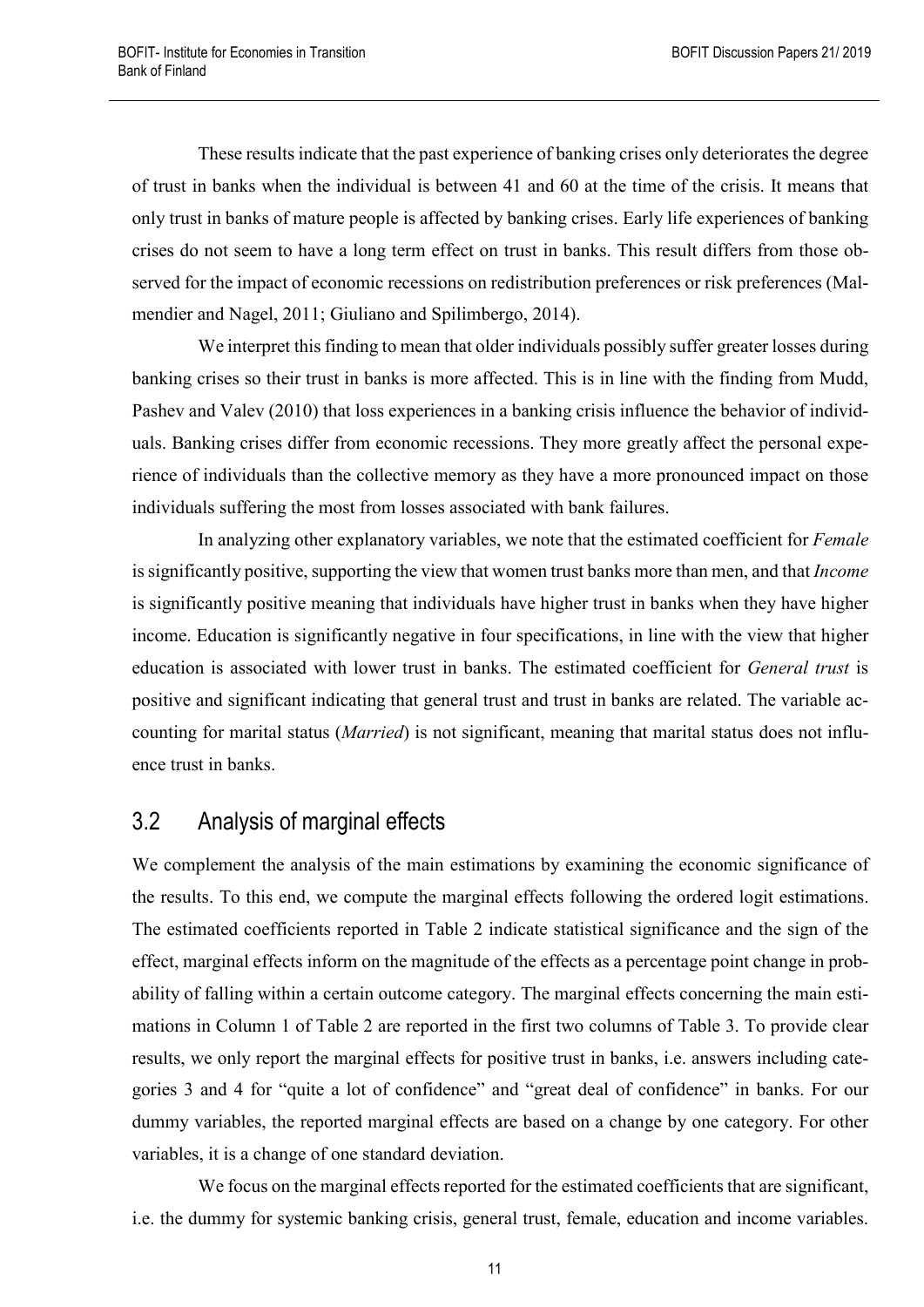If an individual has experienced a banking crisis, it decreases the probability of a response in category 4 by 2.9 percentage points on average, and in the case of positive confidence in banks (both category 3 and 4) by 5.2 percentage points. This effect is higher than the effect for other variables. "Trusting people in general" increases the probability of a response in category 4 by 2 percentage points. Being a woman raises the likelihood by 1.4 percentage points. Having secondary or tertiary education decreases this probability by 0.7 percentage points. For the income variable, increasing income by one standard deviation increases the probability that the respondent will give a category 4 response by 0.9 percentage point. The analysis of marginal effects overall confirms the significant role of previous banking crisis experience in influencing an individual's trust in banks.

## <span id="page-11-0"></span>4 Crisis characteristics

In this section, we complement our main findings with additional estimations. We first analyze whether the severity of the banking crisis affects the relation between past banking crisis experience and trust in banks. We also account for the time elapsed from the crisis and the influence of the most recent crisis. The investigation continues by considering currency and twin crises.

## <span id="page-11-1"></span>4.1 Severity of banking crises

So far, we have treated all banking crises similarly, assuming the same effect on trust in banks. In reality, banking crises differ in severity and have wide-ranging consequences.

Does a more severe banking crisis do greater damage to trust in banks than a less severe crisis? In other words, do severe banking crises influence individuals in a more severe way and cause greater erosion in trust in banks, or is an individual's trust in banks equally sensitive to any banking crisis regardless of the magnitude of the event?

To this end we check the conditional effect of banking crises on trust in banks, depending on the severity of the crisis. Severity of crisis can be defined in terms of real effects on the economy or its specific impact on the banking sector. Accordingly, we first define a banking crisis as severe if the output loss is higher than the median of the crises included in the dataset from Laeven and Valencia (2018) and as less severe if the output loss is lower than the median. We alternatively account for the impact specifically on the banking sector by considering peak liquidity support (in % of deposits) from the same dataset. The results are displayed in Tables 4 and 5 for each indicator of the severity of the crisis.

We observe that the experience of any banking crisis, severe or mild, has a significant and negative influence on trust in banks. This holds true for both classifications of the severity of the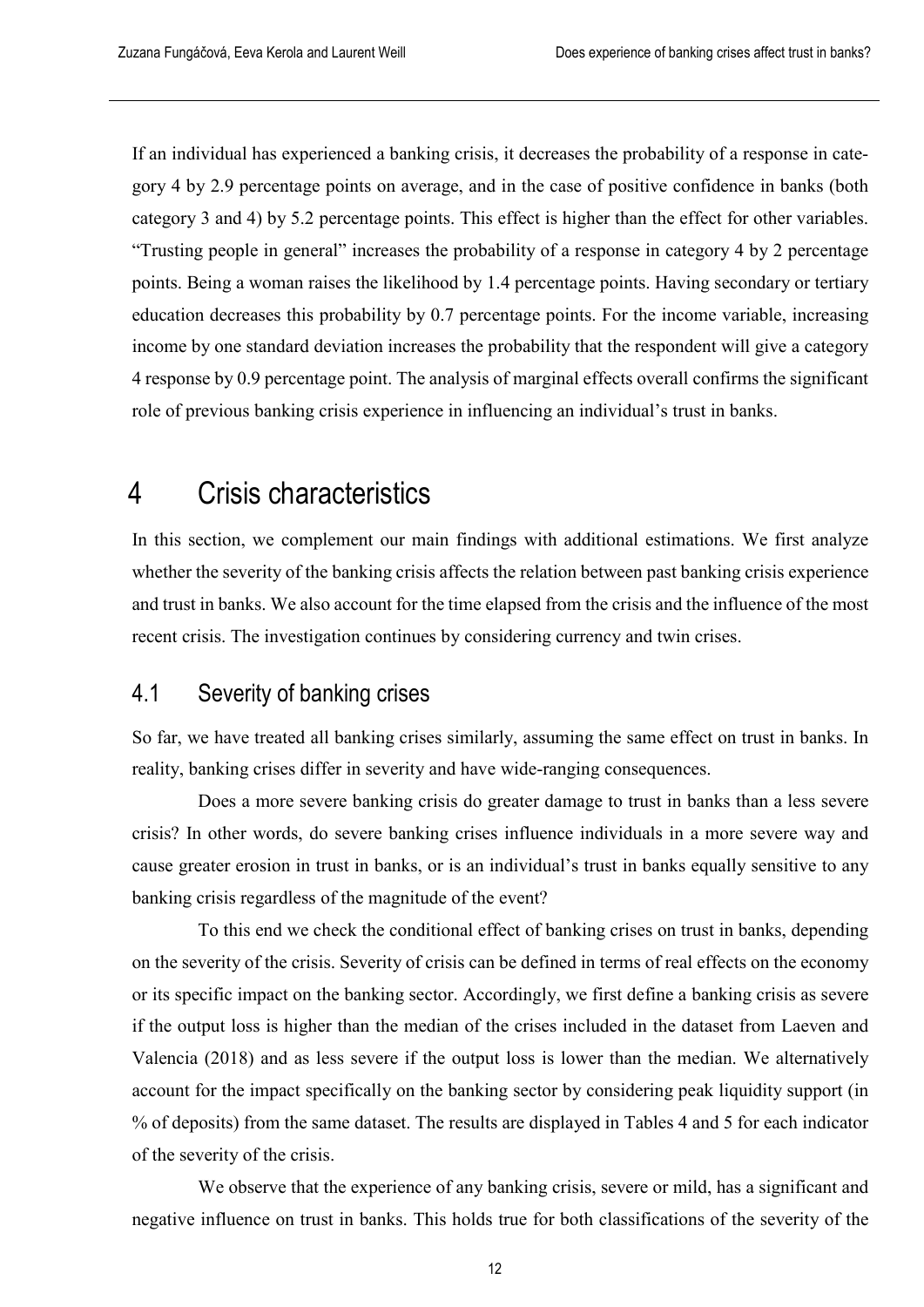crisis. Thus, even a mild banking crisis can erode trust in banks. When considering the exposure to crisis, the effect is negative and significant for both severe and less severe crises.

We obtain interesting results for age brackets when output loss is used to classify crises as severe or less severe (Table 4). Severe banking crises detrimentally affect trust in banks of people under 50 at the crisis time. The observation in the dummy variable for age groups 0-10, 11-20, 21- 30, 31-40 and 41-50 in our narrow age brackets, and for the age group 21-40 in our broad age brackets, are significantly negative for those experiencing a severe banking crisis experience. In other words, severe banking crises affect trust in banks of younger people, while less severe banking crises are felt more by older people. This result does not hold if the severity of crisis is defined based on peak liquidity (Table 5). Here, the results are in line with the baseline estimations in that both severe and less severe crises have significant influence on older people. The liquidity measure used to characterize severity of crisis is related to the functioning of the banking sector and may not necessarily correlate with real effects of the crisis. As a result, it may not have the same direct consequences for all individuals.

The finding on the consequences of severe banking crises can be linked to the conclusion from Malmendier and Nagel (2011) and Giuliano and Spilimbergo (2014) that early experiences of economic crises influence the beliefs of individuals. These studies show how living through an economic depression had persistent impact on both risk preferences and redistribution preferences. Our results suggest that severe banking crises can be comparable to economic depressions (and they can of course be intertwined) in that their high magnitude at the level of a country exerts a significant influence on the beliefs of individuals who were young at the time of the crisis. Although not necessarily affected directly, the severity of the crisis may have caused indirect exposures such as observing the suffering of others.

Less severe banking crises seem to have greater impact on the trust in banks of older people at the time of the crisis. Older people are harder hit by losses during a banking crisis because they have more to lose (Mudd, Pashev and Valev, 2010; Osili and Paulson, 2014), and mild crises apparently lack sufficient magnitude to significantly impact the lives of younger people.

We make two conclusions based on the analysis that included banking crisis severity. First, both severe and less severe banking crises hamper trust in banks. The severity of the banking crisis does not need to be high to exert a detrimental impact on trust in banks. Second, how individuals of different ages are affected depends on the severity of the crisis.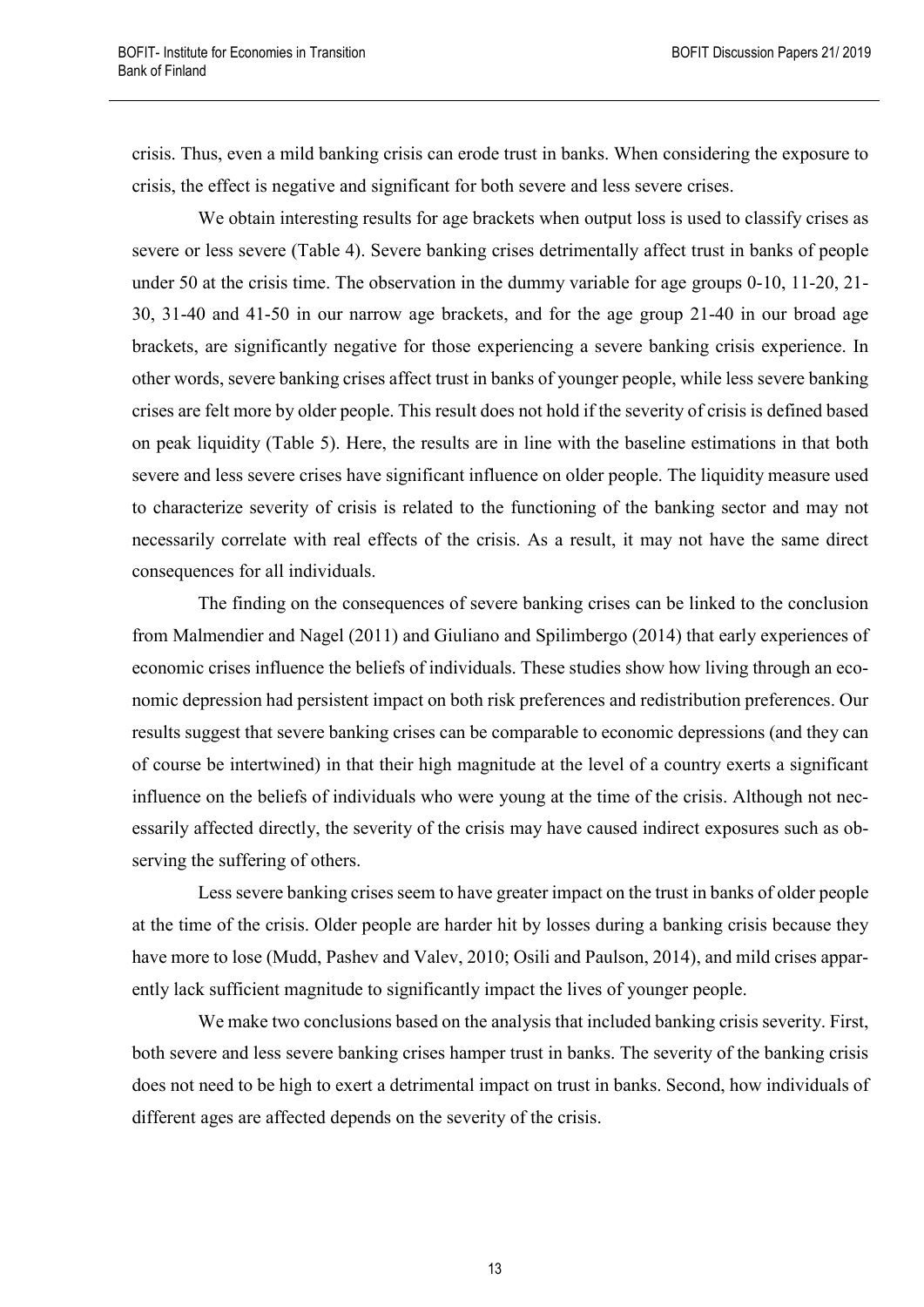## <span id="page-13-0"></span>4.2 Time of the crisis

Some of the crises experienced occurred as long as thirty years ago, so their influence on current trust in banks may have attenuated. To check if our main result confirming the influence of banking crisis on trust in banks holds when accounting for time elapsed from the crisis, we create a variable *Distance* that equals the number of years elapsed since the respondent experienced his or her most recent banking crisis. As reported in Table 1, the average of this variable stands at 9.6 years. The *Distance* variable is used as additional control variable in our main estimations. The results provided in Table 6 show that the estimated coefficient for *Distance* is not significant in these estimations, indicating that the time elapsed from the crisis experience is not related to the level of trust in banks. The results concerning the sign and significance of *Systemic banking crisis* and *Exposure to crisis* variables are the same as in the main estimations.

The GFC, which started in 2008, affected many countries and it is still in the mind of most people. Thus, the GFC could have its own significant influence on our results. To make sure that our findings are not driven by this recent event, we estimate the main estimations on the subsample that does not include the 2008 crisis. Even here we find negative and significant coefficients, thereby confirming the validity of our main findings on the relation between banking crises and trust in banks (Table 7).

## <span id="page-13-1"></span>4.3 Currency and twin crises

Our analysis so far has focused on banking crises, i.e. the type of crises we assume should have the greatest influence on trust in banks. It is possible, however, that other types of financial crises also affect trust in banks. In particular, currency crises can deteriorate trust in banks as they may be associated with losses for a large share of population. Moreover, banking and currency crises can occur at the same time as twin crises. In the following discussion, we check whether banking crises exert a distinct influence on trust in banks relative to currency and twin crises.

We use the definition of Laeven and Valencia (2018) for a currency crisis, i.e. a currency crisis is a yearly nominal depreciation of the currency vis-à-vis the US dollar of at least 30 percent that is at least 10 percentage points higher than the depreciation observed the previous year. A twin crisis occurs if the currency crisis takes place between the start and the end of the systemic banking crisis. We redo our estimations by considering currency and twin crises rather than banking crises in the specification of the crises variables. The results are reported in Table 8.

Overall both currency and twin crises deteriorate trust in banks even if the estimated coefficient is statistically more significant in the case of a twin crisis. This holds true when evaluating

14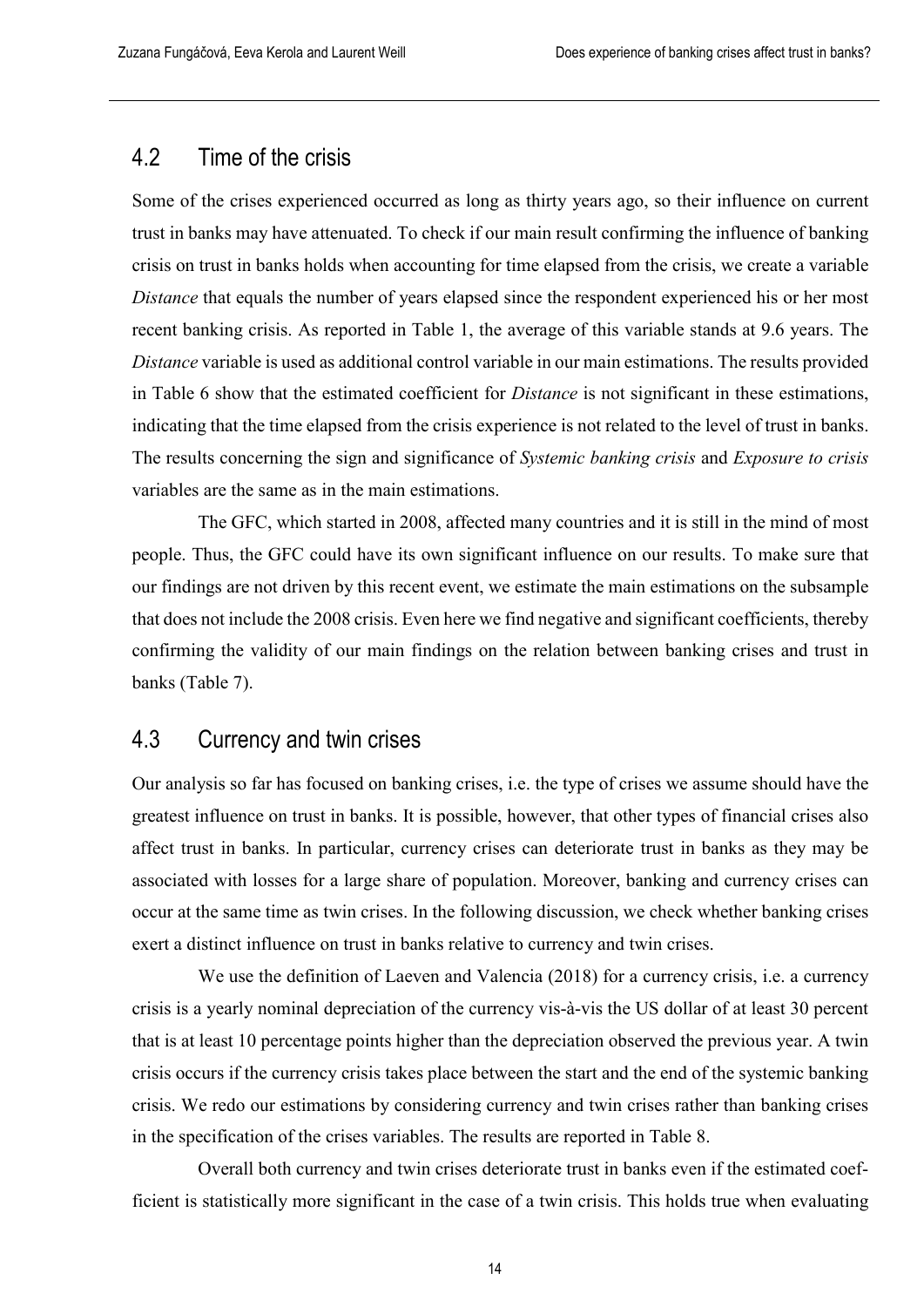economic significance based on marginal effects. More specifically, marginal effects reported in Table 3 indicate that the experience of a currency crisis decreases the probability of a response in category 4 (high trust in banks) by 1.1 percentage points, and a decrease of 2.3 percentage points in the case of a twin crisis. We observe, however, that the economic significance of the impact on trust in banks is lower for both currency and twin crises than for a banking crisis. Having experienced a banking crisis decreases the probability of a response in category 4 (high trust in banks) by 2.9 percentage points. Thus, the detrimental effect of trust in banks seems to be connected specifically to crisis in the banking sector.

Overall, we find support that both currency and twin crises hamper trust in banks, but that their detrimental impacts are weaker than that of pure banking crises.

## <span id="page-14-0"></span>5 Robustness checks

We perform three robustness checks to check the sensitivity of our results.

In our first check, we run a logit model as an alternative for the ordered logit model. The dependent variable in this case is the dummy variable *High trust in banks*, which equals one if the respondent has a great deal of confidence or quite a lot of confidence in banks, and zero if the respondent has little or no confidence in banks.

The results are displayed in Table 9. We observe the same findings when applying the logit model as the results for the ordered logit model. The dummy variable for systemic banking crisis is significantly negative, and the estimated coefficient for exposure to crises is significantly negative. Hence, our main conclusion concerning the estimations based on the logit model is that they corroborate the findings obtained for the ordered logit model and strengthen the robustness of our results.

For the second robustness check, we use an alternative dataset to define crisis variables. We rely on the dataset of Reinhart and Rogoff  $(2009)$  and use its banking crisis variables.<sup>[5](#page-14-1)</sup> This dataset covers fewer countries in our sample than the dataset from Laeven and Valencia (2018) used in the main estimations (where we could perform estimations on the 52 countries covered in the last wave of the World Values Survey that had been asked about trust in banks). Only 30 such countries are included in the Reinhart and Rogoff dataset. Nevertheless, this alternative dataset allows testing

<span id="page-14-1"></span> <sup>5</sup> The dataset Global Crises Data is available at

https://www.hbs.edu/behavioral-finance-and-financial stability/data/Pages/global.aspx

Banking crisis is identified by two types of events: either there were bank runs that lead to the closure, merging, or takeover by the public sector of one or more financial institutions. Second, if there are were no runs, there was the closure, merging, takeover, or large-scale government assistance of an important financial institution that marks the start of a string of similar outcomes for other financial institutions.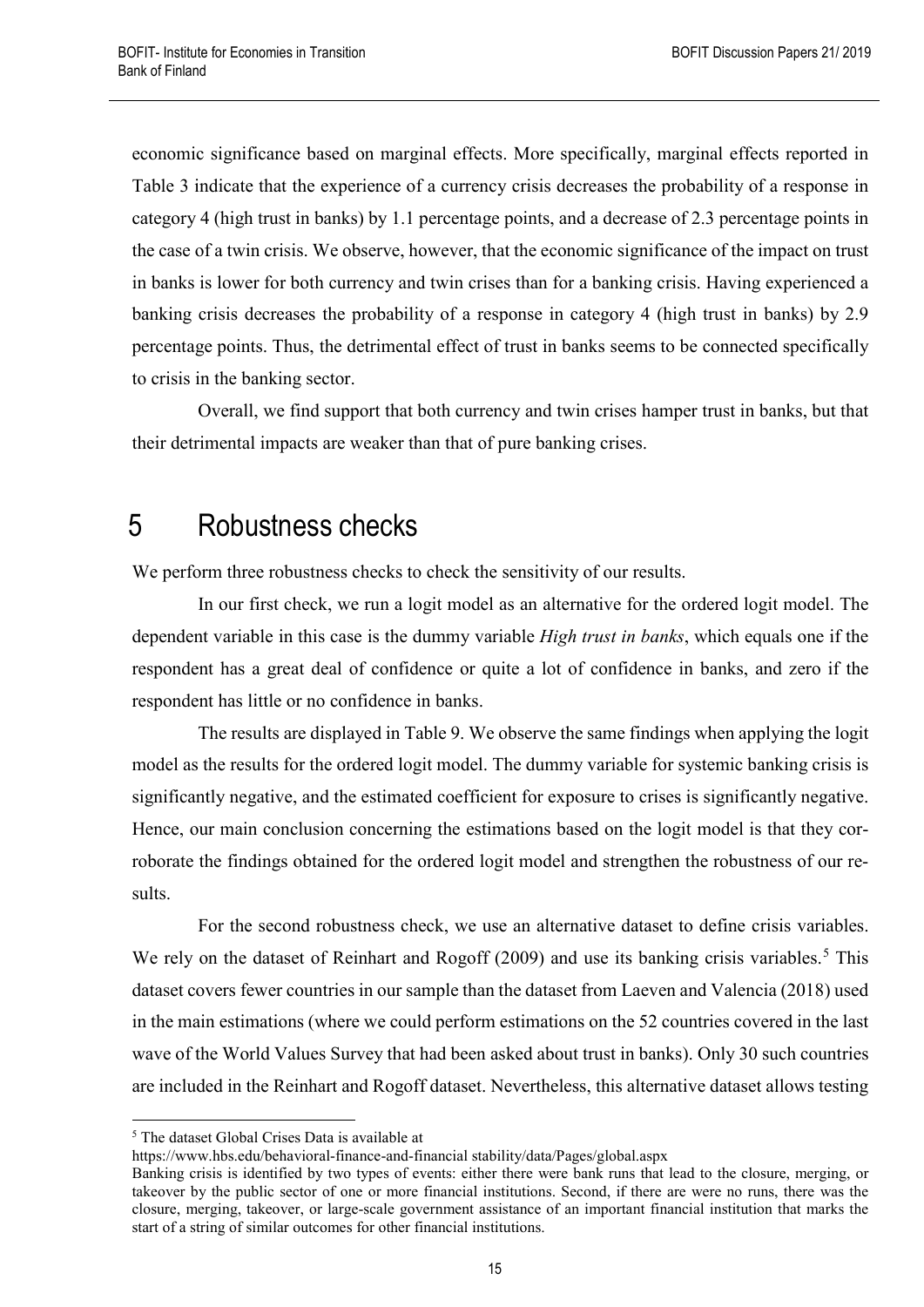the sensitivity of our main findings. It has the added advantage of covering a longer time period, starting in 1800 rather than 1970 as in the dataset from Laeven and Valencia (2018). The issue is that individuals surveyed for trust in banks between 2010 and 2014 in the World Values Survey might have experienced banking crises before 1970. Historical evidence on banking crises, however, shows that banking crises were rare before 1970, limiting the possibility to experience banking crises at this time. Nonetheless, by using the dataset from Reinhart and Rogoff (2009), we control for the banking crises before 1970.

The results for the estimations with alternative definition of the crises based on Reinhart and Rogoff (2009) are reported in Table 10. We obtain the same results as in the main estimations. We find that the estimated coefficients for the banking crisis variable and exposure to banking crises variable are both significantly negative. Hence the occurrence of a banking crisis and the exposure to banking crises in the lifetime of the individual have a detrimental impact on trust in banks as observed in the main estimations.

Our third robustness check considers the impact of stock market crises on trust in banks. In the previous discussion, we focused on banking crises. We also considered currency crises as they may cause a large share of population to incur losses and can occur simultaneously with a banking crisis (i.e. twin crisis). Stock market crises, in contrast, usually do not directly affect as large a swath of the population as banking or currency crises. However, they may generally increase distrust in the financial system and thus affect trust in banks.

Turning again to the dataset of Reinhart and Rogoff (2009), we find information on stock market crises not available in the dataset of Laeven and Valencia (2018). We consider three specifications to study the impact of stock market crises on trust in banks. We consider a dummy variable equal to one if the person has lived through at least one stock market crisis in the lifetime in order to test if experiencing at least one stock market crash in a lifetime affects trust in banks. We further control for individuals who have experienced multiple stock market crises during their lives with a dummy variable that equals one if the individual has experienced more than six stock market crashes.<sup>[6](#page-15-0)</sup> Finally, we consider a specification including two dummy variables, one if the individual has experienced more than six stock market crashes and one if the individual has experienced between one and six stock market crashes. This lets us compare the influence on trust in banks from exposure to stock market crises over a person's lifetime.

We report the results of the estimations in Table 11. We observe that none of the variables accounting for stock market crises is significant in any specification. This supports the view that

<span id="page-15-0"></span> $6$  A few respondents in the sample had lived through as many as 19 stock market crashes. The median was six stock market crashes.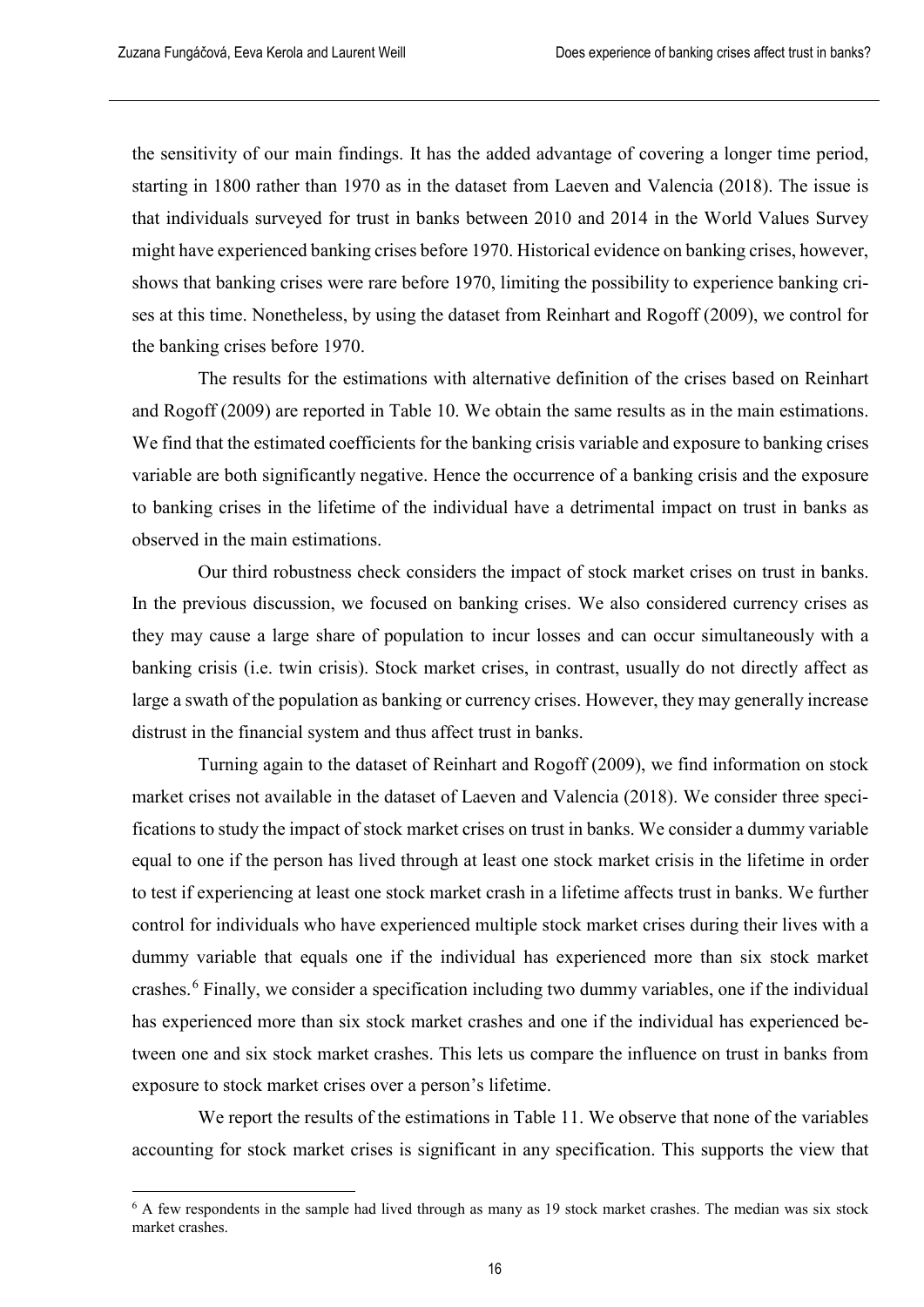trust in banks is not affected by stock market crises, confirming the special influence of banking crises on trust in banks.

# <span id="page-16-0"></span>6 Conclusion

This paper provides a cross-country assessment of how past experience of banking crises influences trust in banks. Our main conclusion is that an individual's experience of a banking crisis deteriorates his or her trust in banks. We find that an individual who has experienced a banking crisis has a lower degree of trust in banks, and that even a higher exposure to banking crises over the individual's lifetime is negatively related with trust in banks.

The analysis of the influence of the age at the time of a banking crisis reveals that a banking crisis experience most diminishes trust in banks if the individual is between 41 and 60 years of age at the time of the banking crisis. Older individuals likely suffer greater losses during banking crises, so their trust in banks is most affected. This result is in line with that of Mudd, Pashev and Valev (2010), who conclude that the experience of a banking crisis impacts an individual's behavior.

When we account for the severity of banking crises, we find that any experience of a banking crisis deteriorates trust in banks. However, severe banking crises affect young people at the time of the crisis, while less severe banking crises have more influence on older people. Thus, experiences of severe banking crises early in life influence trust in banks, causing a lasting detrimental influence on trust in banks. This finding accords with the result from the literature on the effects of crises on the economic beliefs and behavior that early life experiences of crises can exert a long term effect on beliefs (Malmendier and Nagel, 2011; Giuliano and Spilimbergo, 2014).

We furthermore observe that past experience of both currency crises and twin crises reduces trust in banks. However, their detrimental impact is weaker than that of pure banking crises. On the other hand, the fact that an individual has experienced stock market crashes has no effect on trust in banks. In other words, the detrimental impact on trust in banks seems to specifically concern systemic banking crises.

Our investigation shows that banking crises contribute to a lasting reduction of confidence in banks. Given the key role of trust in banks to support the effectiveness of the financial system, such crises can have a detrimental and long-lasting impact on the economy. When the costs of this long-term damage are added to the output loss and fiscal costs of banking crises, policymakers have strong motivation for preventing banking crises. As a final insight, we note that our work contributes to better understanding of the cross-country differences in trust in banks as inhabitants of countries with banking crises have lower confidence in their financial institutions.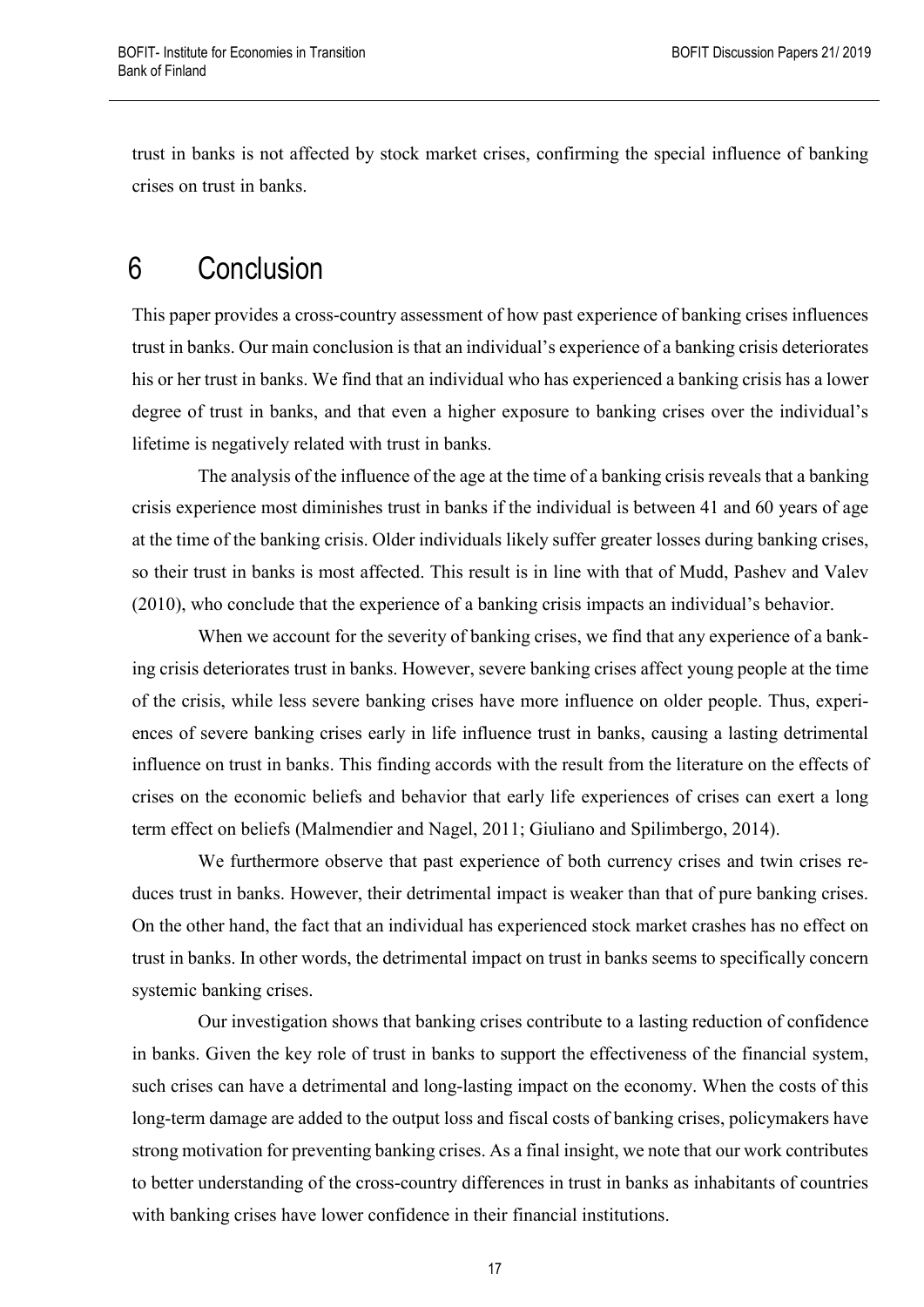## <span id="page-17-0"></span>**References**

- Agarwal, S., Driscoll, J., Gabaix, X., Laibson, D. (2009). The Age of Reason: Financial Decisions over the Life Cycle and Implications for Regulation. Brookings Papers on Economic Activity, Fall 2009, 51–117.
- Amaglobeli, D., End, N., Jarmuzek, M., Palomba, G. (2015). From Systemic Banking Crises to Fiscal Costs: Risk Factors. IMF Working Paper WP/15/166.
- Barber, B. M., Odean, T. (2001). Boys Will Be Boys: Gender, Overconfidence, and Common Stock Investment. Quarterly Journal of Economics, 116(1), 261–292.
- Carbo-Valverde, S., Maqui-Lopez, E., Rodriguez-Fernandez, F. (2013). Trust in Banks: Evidence from the Spanish Financial Crisis. Presentation at the 26th Australasian Finance and Banking Conference 2013.
- Charness, G., Gneezy, U. (2012). Strong Evidence for Gender Differences in Risk Taking. Journal of Economic Behavior and Organization, 83(1), 50–58.
- Coleman, J. (1990). Foundations of Social Theory. Harvard University Press.
- Croson, R., Gneezy, U. (2009). Gender Differences in Preferences. Journal of Economic Literature, 47(2), 448–474.
- Dell'Ariccia, G., Detragiache, E., Rajan, R. (2008). The Real Effect of Banking Crises. Journal of Financial Intermediation, 17(1), 89–112.
- Devereux, J., Dwyer, G. (2016). What Determines Output Losses after Banking Crises? Journal of International Money and Finance, 69, 69–94.
- Finucane, M., Slovic, P., Mertz, C., Flynn, J., Sattereld, T. (2000). Gender, Race, and Perceived Risk: the 'White Male' Effect. Health, Risk and Society II, 159–179.
- Fungáčová, Z., Hasan, I., Weill, L. (2019). Trust in Banks. Journal of Economic Behavior and Organization, 157, 452–476.
- Giuliano, P., Spilimbergo, A. (2014). Growing Up in a Recession. Review of Economic Studies, 81, 787–817.
- Glanville, J., Paxton, P. (2007). How Do We Learn to Trust? A Confirmatory Tetrad Analysis of the Sources of Generalized Trust. Social Psychology Quarterly, 70, 230–242.
- Jansen, D.-J., Mosch, R., van der Cruijsen, C. (2015). When Does the General Public Lose Trust in Banks? Journal of Financial Services Research, 48, 2, 127–141.
- Knell, M., Stix, H. (2015). Trust in Banks. Evidence from Normal Times and from Times of Crises. Economica, 82, 995–1020.
- Kramer, R. (1999). Trust and Distrust in Organizations: Emerging Perspectives, Enduring Questions. Annual Review of Psychology, 50, 569–598.
- Kroszner, R., Laeven, L., Klingebiel, D. (2007). Banking Crises, Financial Dependence and Growth. Journal of Financial Economics, 84, 187–228.
- Laeven, L. Valencia, F. (2018). Systemic Banking Crises Revisited. IMF Working Paper, WP/18/296.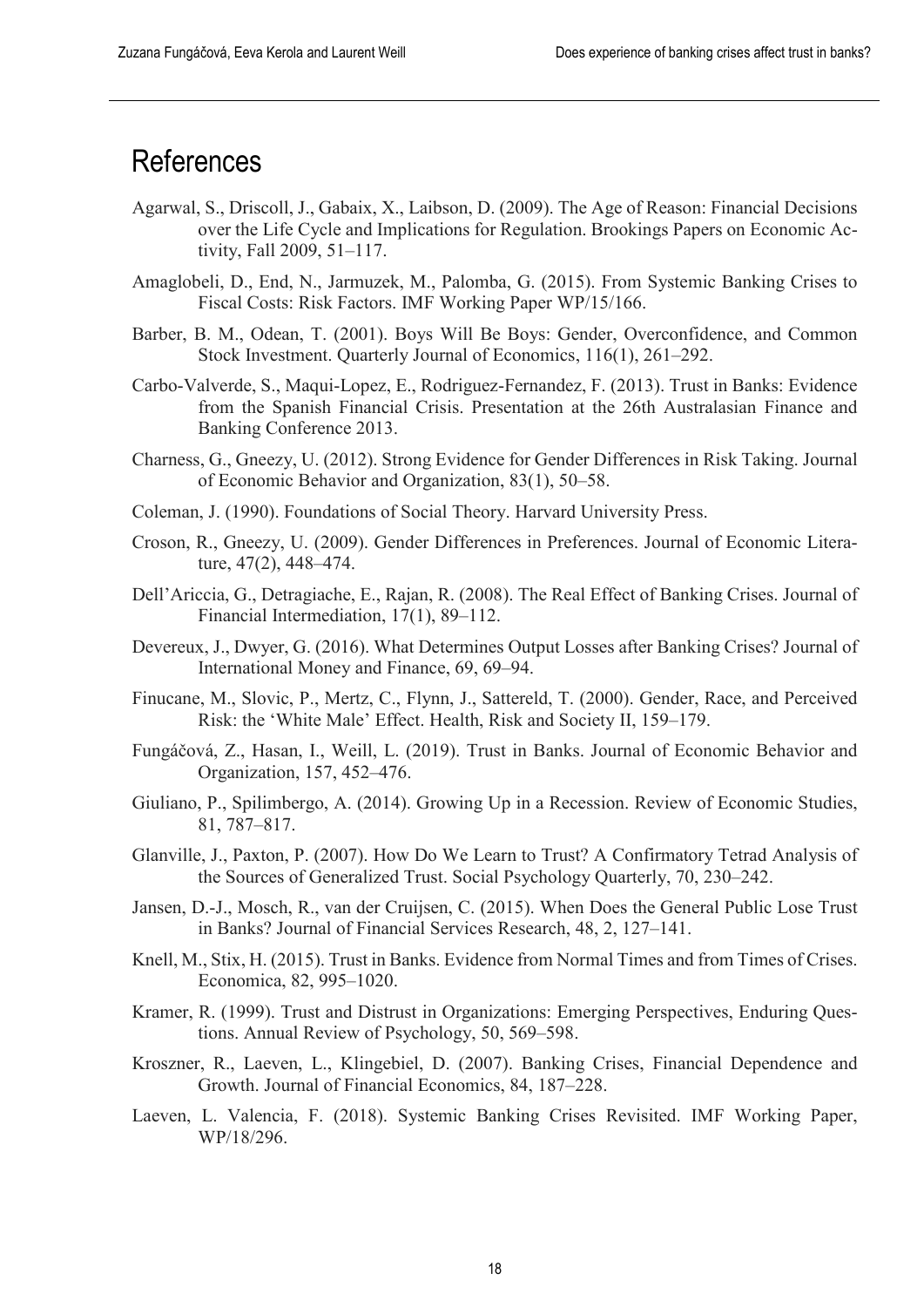- Lewicki, R., Bunker, B. (1995). Trust in Relationships: A Model of Development and Decline. In B. B. Bunker & J. Z. Rubin (Eds.), The Jossey-Bass management series and The Jossey-Bass conflict resolution series. Conflict, cooperation, and justice: Essays inspired by the work of Morton Deutsch (pp. 133–173). San Francisco, CA, US: Jossey-Bass.
- Malmendier, U., Nagel, S. (2011). Depression Babies: Do Macroeconomic Experiences Affect Risk-Taking? Quarterly Journal of Economics, 126(1), 373–416.
- Malmendier, U., Nagel, S. (2016). Learning from Inflation Experiences. Quarterly Journal of Economics, 131(1), 53–87.
- Mudd, S., Pashev, K., Valev, N. (2010). The Effect of Loss Experiences in a Banking Crisis on Future Expectations and Behavior. B.E. Journal of Macroeconomics, 10(1), 1–21.
- Osili, U., Paulson, A. (2014). Crises and Confidence: Systemic Banking Crises and Depositor Behavior. Journal of Financial Economics, 11, 646–660.
- Reinhart, C., Rogoff, K. (2009). This Time is Different: Eight Centuries of Financial Folly. Princeton University Press.
- Sapienza, P., Zingales, L. (2012). A Trust Crisis. International Review of Finance, 12(2), 123–131.
- Sunden, A., Surette, B. (1998). Gender Differences in the Allocation of Assets in Retirement Savings Plans. American Economic Review Papers and Proceedings, 88(2), 207–211.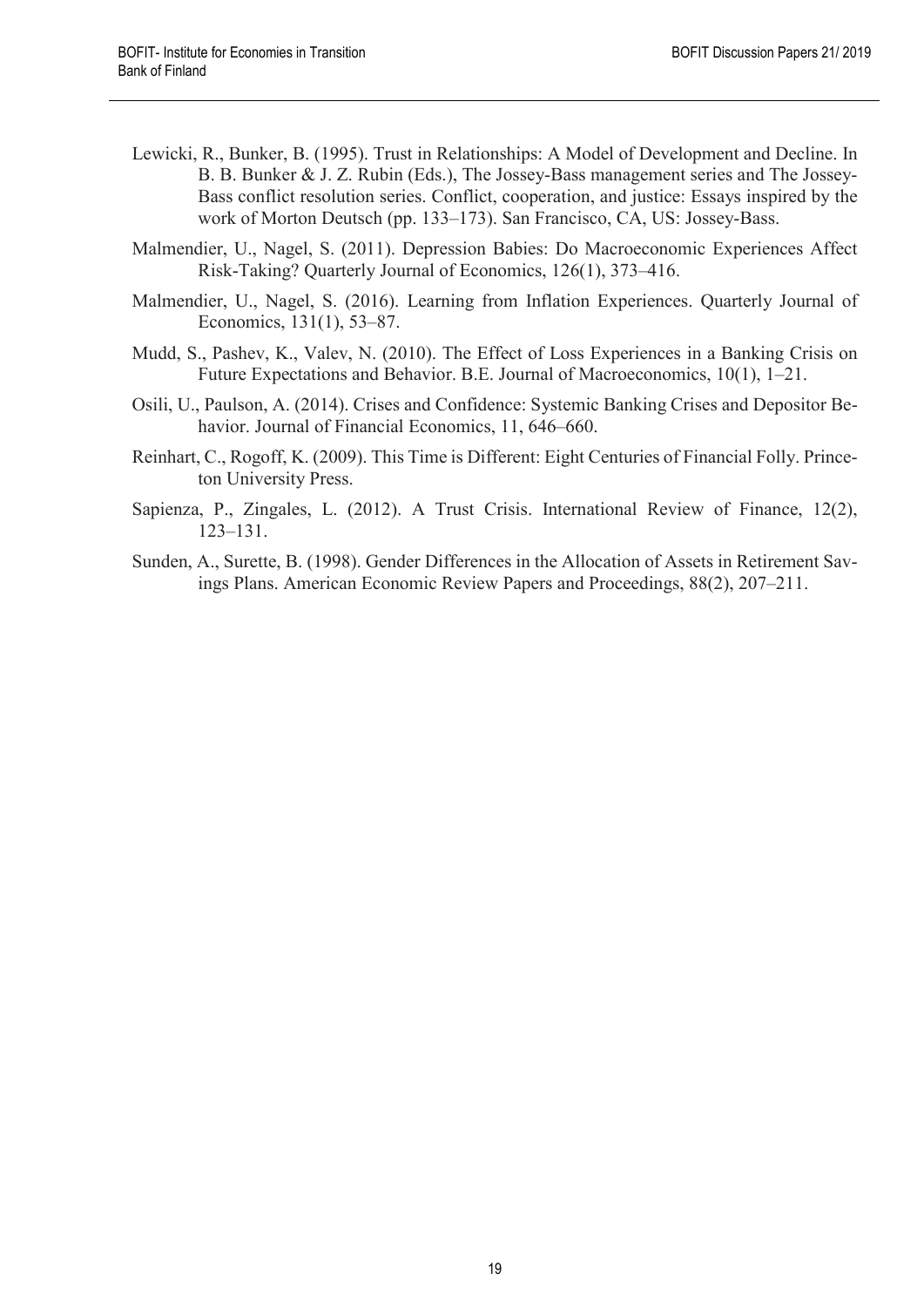# <span id="page-19-0"></span>Tables

| Descriptive statistics |
|------------------------|

| Variable                | N      | Mean | Std. dev. |
|-------------------------|--------|------|-----------|
| Trust in banks          | 66,293 | 2.56 | 0.92      |
| General trust           | 66,293 | 1.25 | 0.43      |
| Female                  | 66,293 | 0.52 | 0.50      |
| Education               | 66,293 | 0.44 | 0.50      |
| Income                  | 66,293 | 4.93 | 2.07      |
| Married                 | 66,293 | 0.63 | 0.48      |
| Distance                | 66,293 | 9.57 | 9.83      |
| Systemic banking crisis | 66,293 | 0.74 | 0.44      |
| Exposure to crises      | 66,293 | 2.12 | 1.77      |
| Two crises              | 66,293 | 0.25 | 0.43      |
| Twin crisis             | 66,293 | 0.37 | 0.48      |
| Currency crisis         | 66,293 | 0.63 | 0.48      |

# *Age brackets for systemic banking crisis*

| Respondent 0-10 years during crisis  | 66,293 | 0.16 | 0.37 |
|--------------------------------------|--------|------|------|
| Respondent 11-20 years during crisis | 66,293 | 0.19 | 0.39 |
| Respondent 21-30 years during crisis | 66,293 | 0.18 | 0.39 |
| Respondent 31-40 years during crisis | 66,293 | 0.16 | 0.36 |
| Respondent 41–50 years during crisis | 66,293 | 0.12 | 0.32 |
| Respondent 51–60 years during crisis | 66,293 | 0.08 | 0.27 |
| Respondent 0-20 years during crisis  | 66,293 | 0.33 | 0.47 |
| Respondent 21-40 years during crisis | 66,293 | 0.32 | 0.47 |
| Respondent 41–60 years during crisis | 66,293 | 0.19 | 0.39 |
| Respondent 60+ years during crisis   | 66,293 | 0.03 | 0.18 |

| Age brackets for currency crisis     |        |      |      |
|--------------------------------------|--------|------|------|
| Respondent 0-10 years during crisis  | 66,293 | 0.23 | 0.42 |
| Respondent 11-20 years during crisis | 66,293 | 0.23 | 0.42 |
| Respondent 21-30 years during crisis | 66,293 | 0.22 | 0.41 |
| Respondent 31–40 years during crisis | 66,293 | 0.17 | 0.37 |
| Respondent 41-50 years during crisis | 66,293 | 0.11 | 0.31 |
| Respondent 51–60 years during crisis | 66,293 | 0.07 | 0.25 |
| Respondent 0-20 years during crisis  | 66,293 | 0.35 | 0.48 |
| Respondent 21-40 years during crisis | 66,293 | 0.33 | 0.47 |
| Respondent 41–60 years during crisis | 66,293 | 0.15 | 0.36 |
| Respondent $60+$ years during crisis | 66,293 | 0.04 | 0.20 |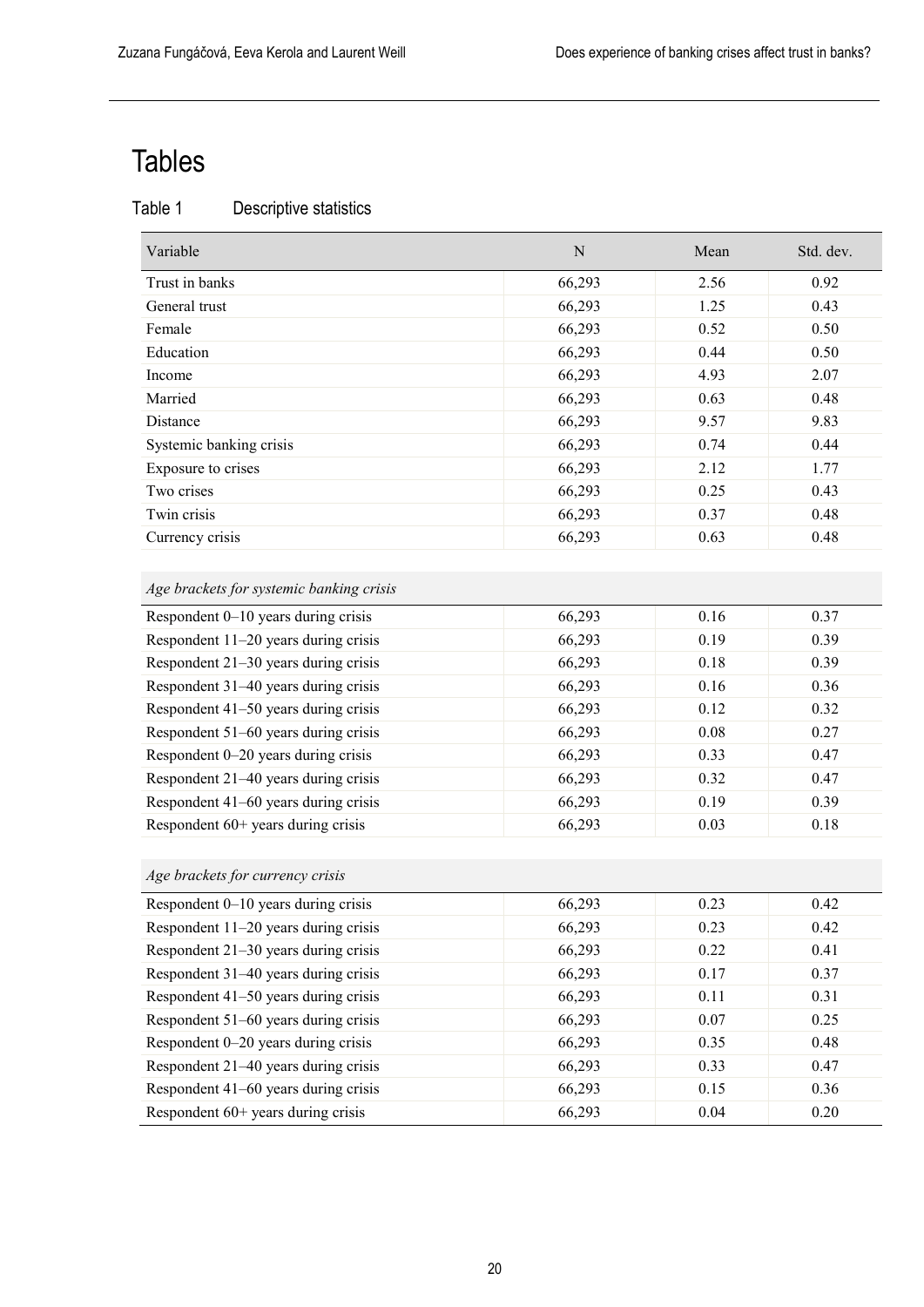#### Table 2 Main estimations

|                                      | (1)                        | (2)                    | (3)                    | (4)                    | (5)                          |
|--------------------------------------|----------------------------|------------------------|------------------------|------------------------|------------------------------|
|                                      | Systemic<br>banking crisis | Exposure<br>to crises  | Two<br>crises          | Narrow<br>age brackets | <b>Broad</b><br>age brackets |
| Systemic banking crisis              | $-0.235***$<br>(0.038)     |                        | $-0.232***$<br>(0.039) |                        |                              |
| Exposure to crises                   |                            | $-0.055***$<br>(0.012) |                        |                        |                              |
| Respondent 0–10 years during crisis  |                            |                        |                        | $-0.024$<br>(0.043)    |                              |
| Respondent 11-20 years during crisis |                            |                        |                        | $-0.036$<br>(0.051)    |                              |
| Respondent 21-30 years during crisis |                            |                        |                        | $-0.071$<br>(0.049)    |                              |
| Respondent 31-40 years during crisis |                            |                        |                        | $-0.080$<br>(0.050)    |                              |
| Respondent 41-50 years during crisis |                            |                        |                        | $-0.117**$<br>(0.047)  |                              |
| Respondent 51-60 years during crisis |                            |                        |                        | $-0.147***$<br>(0.045) |                              |
| Respondent 60+ years during crisis   |                            |                        |                        | $-0.090$<br>(0.126)    | $-0.060$<br>(0.109)          |
| Respondent 0-20 years during crisis  |                            |                        |                        |                        | $-0.017$<br>(0.047)          |
| Respondent 21-40 years during crisis |                            |                        |                        |                        | $-0.060$<br>(0.042)          |
| Respondent 41-60 years during crisis |                            |                        |                        |                        | $-0.112**$<br>(0.034)        |
| Two crises                           |                            |                        | $-0.056$<br>(0.076)    |                        |                              |
| General trust                        | $0.158***$<br>(0.032)      | $0.157***$<br>(0.032)  | $0.158***$<br>(0.032)  | $0.159***$<br>(0.033)  | $0.159***$<br>(0.033)        |
| Female                               | $0.113***$<br>(0.030)      | $0.113***$<br>(0.030)  | $0.113***$<br>(0.030)  | $0.112***$<br>(0.030)  | $0.112***$<br>(0.030)        |
| Education                            | $-0.054$<br>(0.033)        | $-0.055*$<br>(0.033)   | $-0.055*$<br>(0.033)   | $-0.061*$<br>(0.034)   | $-0.060*$<br>(0.034)         |
| Income                               | $0.077***$<br>(0.012)      | $0.077***$<br>(0.012)  | $0.076***$<br>(0.012)  | $0.076***$<br>(0.012)  | $0.076***$<br>(0.012)        |
| Married                              | $-0.006$<br>(0.027)        | $-0.009$<br>(0.026)    | $-0.003$<br>(0.027)    | $-0.002$<br>(0.027)    | $-0.006$<br>(0.026)          |
| Country dummy variables              | <b>YES</b>                 | <b>YES</b>             | <b>YES</b>             | <b>YES</b>             | <b>YES</b>                   |
| Number of observations               | 66,293                     | 66,293                 | 66,293                 | 66,293                 | 66,293                       |
| Pseudo R-squared                     | 0.055                      | 0.055                  | 0,055                  | 0.055                  | 0.055                        |

Estimated coefficients from ordered logit estimations. The dependent variable is the ordinal variable *Trust in banks.*  Standard errors in parentheses: \*  $p$  < 0.1; \*\*  $p$  < 0.05; \*\*\*  $p$  < 0.01.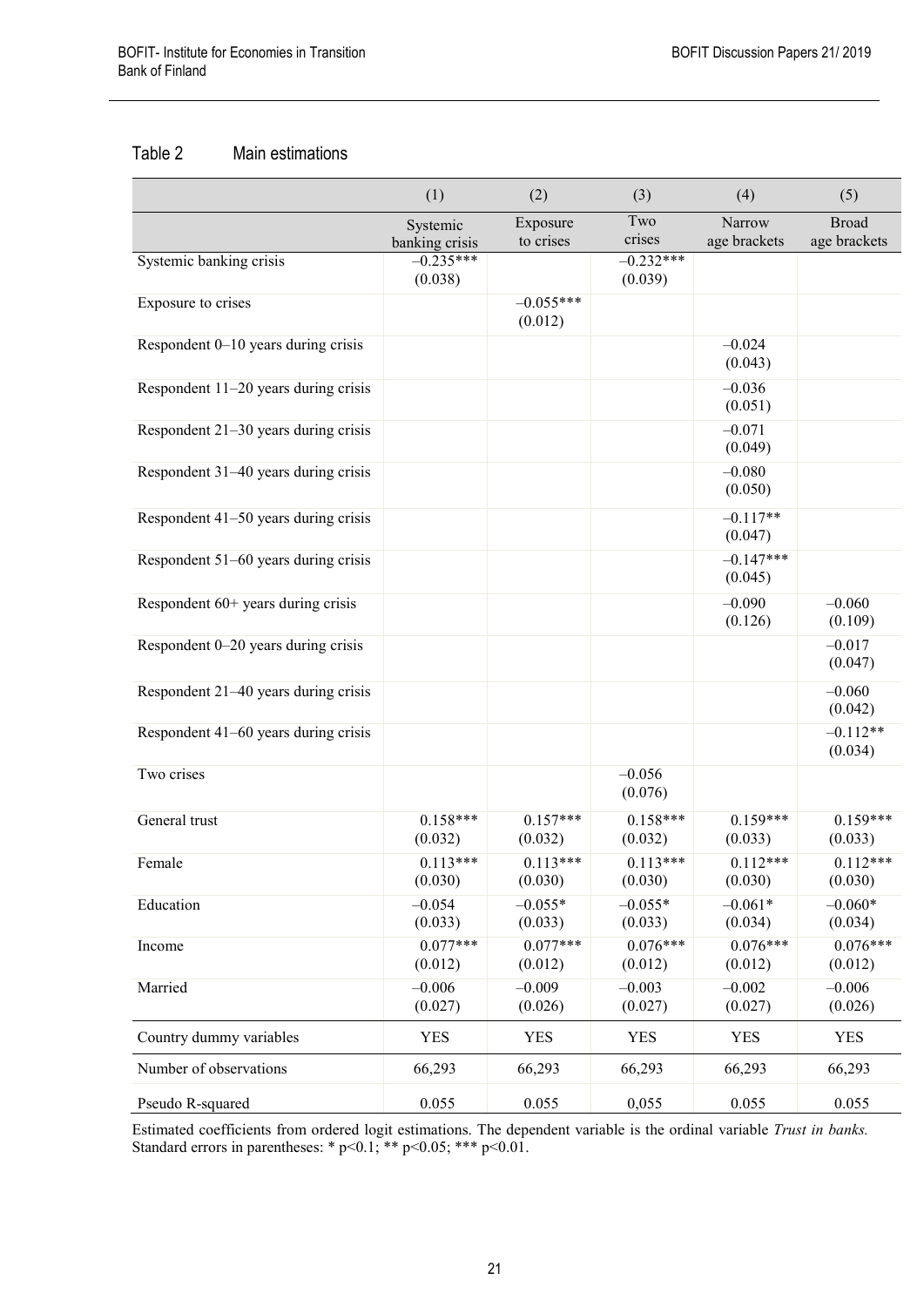| Systemic banking crisis<br>Model specification |        |                | Currency crisis | Twin crisis    |        |                |
|------------------------------------------------|--------|----------------|-----------------|----------------|--------|----------------|
| Trust in<br>banks outcome                      | 3      | $\overline{4}$ | 3               | $\overline{4}$ | 3      | $\overline{4}$ |
| Dummy variable<br>for the crisis               | $-2.3$ | $-2.9$         | $-0.9$          | $-1.1$         | $-1.8$ | $-2.3$         |
| General trust                                  | 1.5    | $\overline{2}$ | 1.5             | $\overline{2}$ | 1.5    | $\overline{2}$ |
| Female                                         | 1.1    | 1.4            | 1.1             | 1.4            | 1.1    | 1.4            |
| Education                                      | $-0.5$ | $-0.7$         | $-0.5$          | $-0.7$         | $-0.5$ | $-0.7$         |
| Income                                         | 0.7    | 0.9            | 0.7             | $\mathbf{1}$   | 0.7    | 1              |
| Married                                        | $-0.1$ | $-0.1$         | $-0.1$          | $-0.2$         | $-0.1$ | $-0.1$         |

### Table 3 Marginal effects for ordered logit estimations

Marginal effects for the main ordered logit model estimations reported in Table 2 and Table 8 are presented here in percentage points. For dummy variables, the marginal effects are based on change of one category. For other variables, the marginal effects are based on a change of one standard deviation. The dependent variable is the ordinal variable *Trust in banks.* Marginal effects are presented for *Trust in banks* positive (3 and 4) outcome categories.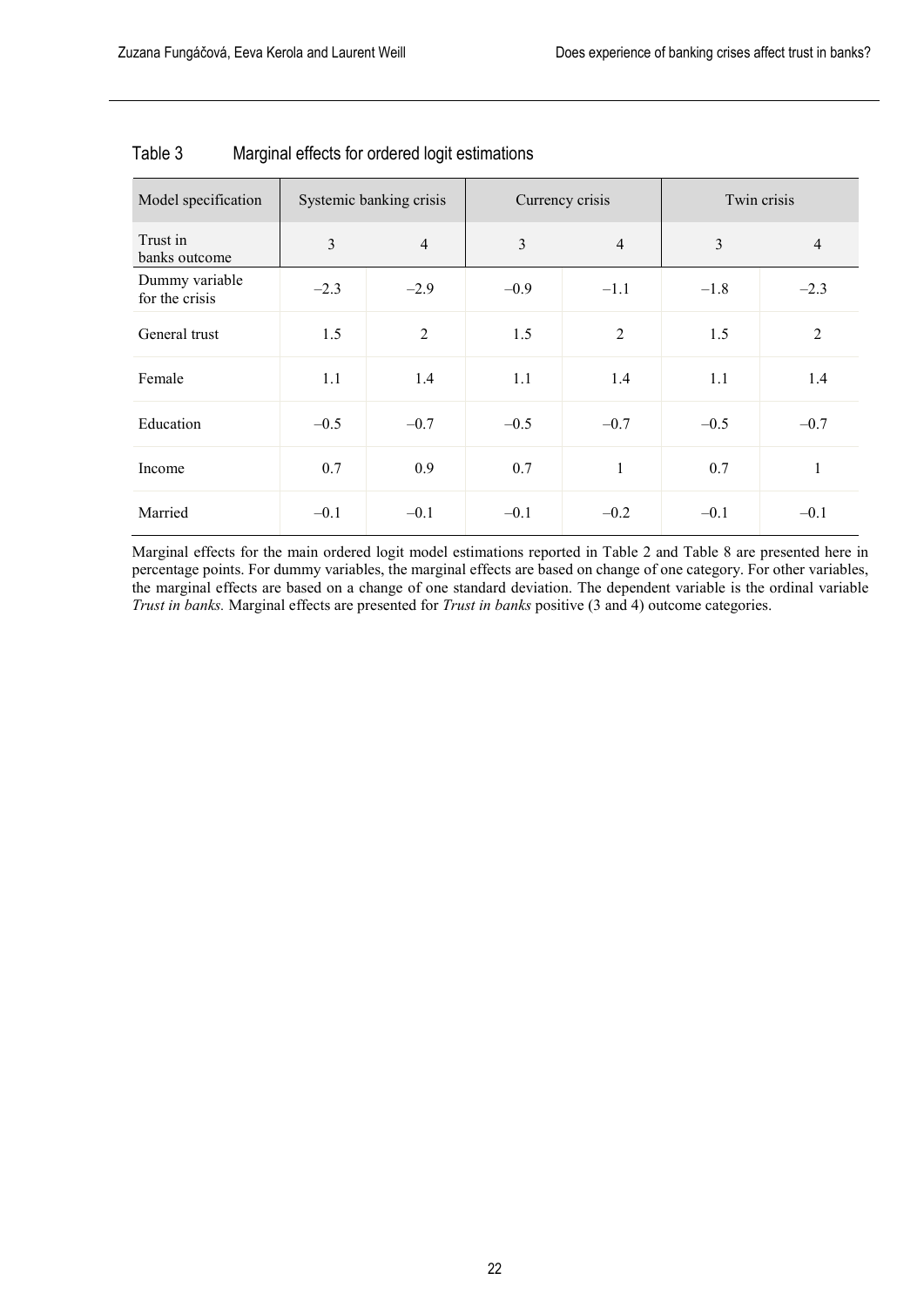|                                         | $\overline{(1)}$                                  | $\overline{(2)}$       | (3)                    | $\overline{(4)}$       | $\overline{(5)}$                                      | (6)                    | (7)                    | $\overline{(8)}$       |
|-----------------------------------------|---------------------------------------------------|------------------------|------------------------|------------------------|-------------------------------------------------------|------------------------|------------------------|------------------------|
|                                         | Severe crisis<br>(output loss higher than median) |                        |                        |                        | Less severe crisis<br>(output loss lower than median) |                        |                        |                        |
|                                         | Dummy<br>for crisis                               | Exposure<br>to crises  | Narrow age<br>brackets | Broad age<br>brackets  | Dummy<br>for crisis                                   | Exposure<br>to crises  | Narrow age<br>brackets | Broad age<br>brackets  |
| Systemic<br>banking crisis              | $-0.211***$<br>(0.037)                            |                        |                        |                        | $-0.246***$<br>(0.073)                                |                        |                        |                        |
| Exposure to crises                      |                                                   | $-0.059***$<br>(0.014) |                        |                        |                                                       | $-0.037***$<br>(0.014) |                        |                        |
| Respondent 0-10<br>years during crisis  |                                                   |                        | $-0.088**$<br>(0.044)  |                        |                                                       |                        | $-0,047$<br>(0.069)    |                        |
| Respondent 11-20<br>years during crisis |                                                   |                        | $-0.128***$<br>(0.048) |                        |                                                       |                        | $-0,028$<br>(0.099)    |                        |
| Respondent 21-30<br>years during crisis |                                                   |                        | $-0.119**$<br>(0.059)  |                        |                                                       |                        | $-0,051$<br>(0.083)    |                        |
| Respondent 31-40<br>years during crisis |                                                   |                        | $-0.118*$<br>(0.065)   |                        |                                                       |                        | $-0,008$<br>(0.096)    |                        |
| Respondent 41-50<br>years during crisis |                                                   |                        | $-0.166***$<br>(0.069) |                        |                                                       |                        | $-0.038$<br>(0.075)    |                        |
| Respondent 51-60<br>years during crisis |                                                   |                        | $-0,088$<br>(0.071)    |                        |                                                       |                        | $-0.133**$<br>(0.070)  |                        |
| Respondent 60+<br>years during crisis   |                                                   |                        | 0,003<br>(0.190)       | 0,032<br>(0.169)       |                                                       |                        | 0,063<br>(0.155)       | 0,044<br>(0.153)       |
| Respondent 0-20<br>years during crisis  |                                                   |                        |                        | $-0,080$<br>(0.053)    |                                                       |                        |                        | $-0,086$<br>(0.069)    |
| Respondent 21-40<br>years during crisis |                                                   |                        |                        | $-0.090*$<br>(0.052)   |                                                       |                        |                        | $-0,057$<br>(0.074)    |
| Respondent 41-60<br>years during crisis |                                                   |                        |                        | $-0.103*$<br>(0.054)   |                                                       |                        |                        | $-0.114**$<br>(0.053)  |
| General trust                           | $0.151***$<br>(0.043)                             | $0.150***$<br>(0.043)  | $0.154***$<br>(0.043)  | $0.153***$<br>(0.043)  | $0.236***$<br>(0.080)                                 | $0.234***$<br>(0.081)  | $0.235***$<br>(0.081)  | $0.233***$<br>(0.080)  |
| Female                                  | $0.114***$<br>(0.051)                             | $0.113**$<br>(0.051)   | $0.113**$<br>(0.052)   | $0.112**$<br>(0.052)   | $0.208***$<br>(0.070)                                 | $0.209***$<br>(0.070)  | $0.210***$<br>(0.070)  | $0.209***$<br>(0.070)  |
| Education                               | $-0.094*$<br>(0.051)                              | $-0.0968*$<br>(0.050)  | $-0.0988*$<br>(0.051)  | $-0.0960*$<br>(0.051)  | $-0,107$<br>(0.076)                                   | $-0,106$<br>(0.077)    | $-0,104$<br>(0.079)    | $-0,103$<br>(0.079)    |
| Income                                  | $0.062***$<br>(0.016)                             | $0.0610***$<br>(0.016) | $0.0606***$<br>(0.016) | $0.0609***$<br>(0.016) | $0.0919***$<br>(0.024)                                | $0.0926***$<br>(0.024) | $0.0927***$<br>(0.024) | $0.0927***$<br>(0.024) |
| Married                                 | 0.0057<br>(0.035)                                 | 0.0040<br>(0.033)      | 0.016<br>(0.032)       | 0.0037<br>(0.032)      | $-0.0602$<br>(0.049)                                  | $-0.0696$<br>(0.048)   | $-0.0713$<br>(0.056)   | $-0.0656$<br>(0.053)   |
| Country<br>dummy variables              | <b>YES</b>                                        | <b>YES</b>             | <b>YES</b>             | YES                    | <b>YES</b>                                            | <b>YES</b>             | <b>YES</b>             | <b>YES</b>             |
| Number of<br>observations               | 20728                                             | 20728                  | 20728                  | 20728                  | 17752                                                 | 17752                  | 17752                  | 17752                  |
| Pseudo R-squared                        | 0.047                                             | 0.047                  | 0.047                  | 0.047                  | 0.080                                                 | 0.080                  | 0.080                  | 0.080                  |

### Table 4 Severity of banking crisis (output loss)

Ordered logit estimations. The dependent variable is the ordinal variable *Trust in banks.* Standard errors in parentheses: \* p<0.1; \*\* p<0.05; \*\*\* p<0.01.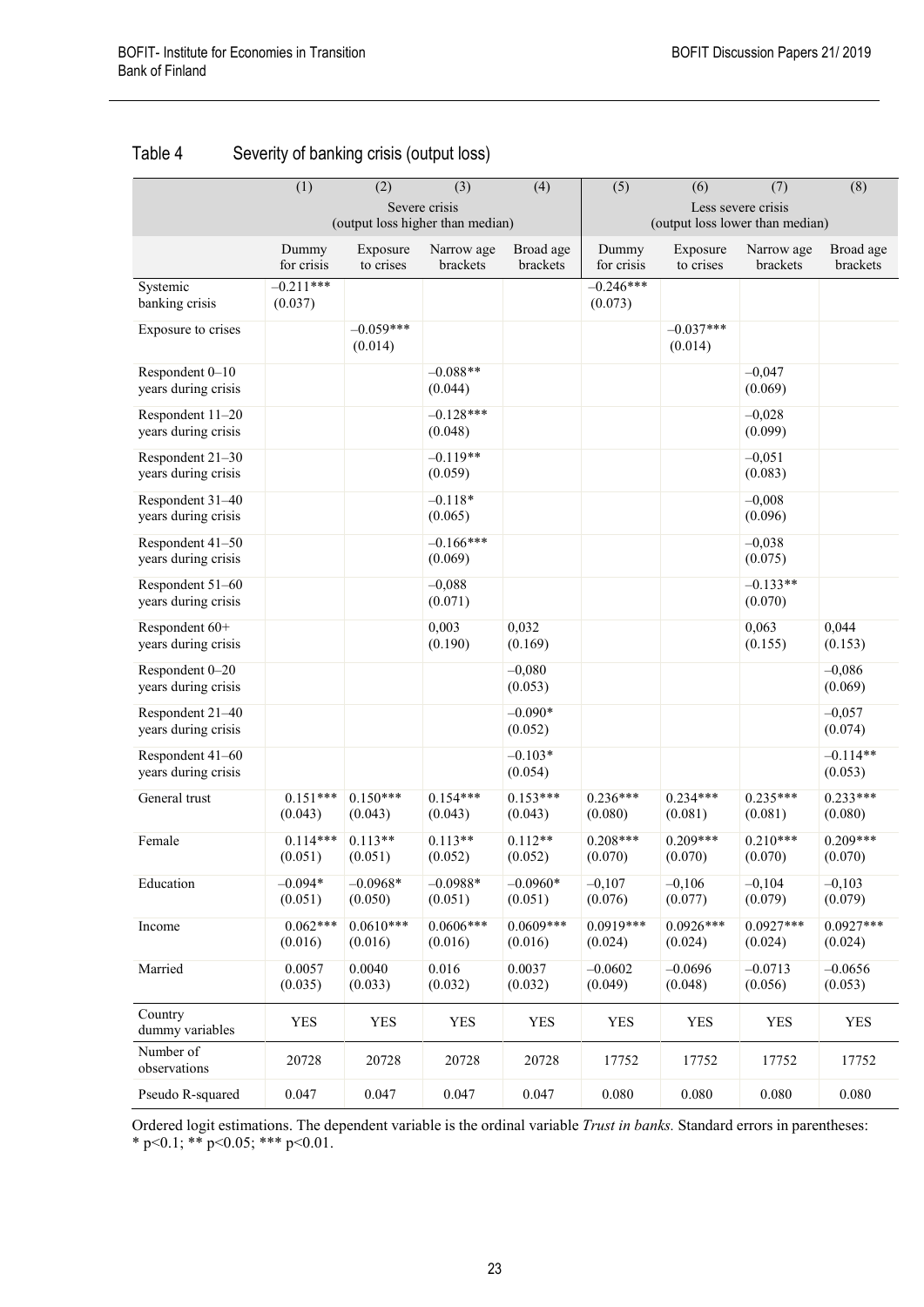|                                         | (1)                                             | (2)                    | (3)                    | (4)                    | (5)                                                                  | (6)                    | (7)                    | (8)                    |  |
|-----------------------------------------|-------------------------------------------------|------------------------|------------------------|------------------------|----------------------------------------------------------------------|------------------------|------------------------|------------------------|--|
|                                         |                                                 |                        | Severe crisis          |                        | Less severe crisis<br>(liquidity provided at peak lower than median) |                        |                        |                        |  |
|                                         | (liquidity provided at peak higher than median) |                        |                        |                        |                                                                      |                        |                        |                        |  |
|                                         | Dummy<br>for crisis                             | Exposure<br>to crises  | Narrow age<br>brackets | Broad age<br>brackets  | Dummy<br>for crisis                                                  | Exposure<br>to crises  | Narrow age<br>brackets | Broad age<br>brackets  |  |
| Dummy for systemic<br>banking crisis    | $-0.238***$<br>(0.055)                          |                        |                        |                        | $-0.222***$<br>(0.049)                                               |                        |                        |                        |  |
| Exposure to crises                      |                                                 | $-0.055***$<br>(0.013) |                        |                        |                                                                      | $-0.053**$<br>(0.025)  |                        |                        |  |
| Respondent 0-10<br>years during crisis  |                                                 |                        | $-0.0513$<br>(0.053)   |                        |                                                                      |                        | $-0.012$<br>(0.071)    |                        |  |
| Respondent 11-20<br>years during crisis |                                                 |                        | $-0.0632$<br>(0.065)   |                        |                                                                      |                        | $-0.00051$<br>(0.086)  |                        |  |
| Respondent 21-30<br>years during crisis |                                                 |                        | $-0.0958$<br>(0.063)   |                        |                                                                      |                        | $-0.0558$<br>(0.08)    |                        |  |
| Respondent 31-40<br>years during crisis |                                                 |                        | $-0.034$<br>(0.052)    |                        |                                                                      |                        | $-0.140*$<br>(0.083)   |                        |  |
| Respondent 41-50<br>years during crisis |                                                 |                        | $-0.112$<br>(0.069)    |                        |                                                                      |                        | $-0.144*$<br>(0.078)   |                        |  |
| Respondent 51-60<br>years during crisis |                                                 |                        | $-0.129**$<br>(0.066)  |                        |                                                                      |                        | $-0.146**$<br>(0.059)  |                        |  |
| Respondent 60+<br>years during crisis   |                                                 |                        | $-0.383***$<br>(0.129) | $-0.353***$<br>(0.116) |                                                                      |                        | $-0.012$<br>(0.156)    | 0.0362<br>(0.127)      |  |
| Respondent 0-20<br>years during crisis  |                                                 |                        |                        | $-0.0537$<br>(0.063)   |                                                                      |                        |                        | 0.0232<br>(0.073)      |  |
| Respondent 21-40<br>years during crisis |                                                 |                        |                        | $-0.0625$              |                                                                      |                        |                        | $-0.0638$<br>(0.065)   |  |
| Respondent 41-60<br>years during crisis |                                                 |                        |                        | $-0.0874*$<br>(0.048)  |                                                                      |                        |                        | $-0.131***$<br>(0.047) |  |
| General trust                           | $0.159***$<br>(0.056)                           | $0.158***$<br>(0.056)  | $0.159***$<br>(0.056)  | $0.158***$<br>(0.056)  | $0.204***$<br>(0.047)                                                | $0.203***$<br>(0.047)  | $0.207***$<br>(0.047)  | $0.206***$<br>(0.047)  |  |
| Female                                  | $0.129***$<br>(0.033)                           | $0.128***$<br>(0.033)  | $0.129***$<br>(0.033)  | $0.128***$<br>(0.034)  | $0.191***$<br>(0.056)                                                | $0.190***$<br>(0.056)  | $0.189***$<br>(0.057)  | $0.189***$<br>(0.057)  |  |
| Education                               | $-0.0698*$<br>(0.042)                           | $-0.0716*$<br>(0.042)  | $-0.0809*$<br>(0.043)  | $-0.0780*$<br>(0.042)  | $-0.0998$<br>(0.061)                                                 | $-0.0997*$<br>(0.06)   | $-0.104*$<br>(0.062)   | $-0.103*$<br>(0.062)   |  |
| Income                                  | $0.106***$<br>(0.019)                           | $0.106***$<br>(0.02)   | $0.105***$<br>(0.019)  | $0.105***$<br>(0.019)  | $0.0684***$<br>(0.015)                                               | $0.0688***$<br>(0.015) | $0.0688***$<br>(0.015) | $0.0687***$<br>(0.015) |  |
| Married                                 | 0.0262<br>(0.045)                               | 0.0261<br>(0.046)      | 0.019<br>(0.044)       | 0.0166<br>(0.045)      | $-0.0285$<br>(0.043)                                                 | $-0.0364$<br>(0.042)   | $-0.0174$<br>(0.043)   | $-0.0224$<br>(0.042)   |  |
| Country<br>dummy variables              | <b>YES</b>                                      | YES                    | <b>YES</b>             | <b>YES</b>             | <b>YES</b>                                                           | YES                    | <b>YES</b>             | YES                    |  |
| Number of<br>observations               | 26880                                           | 26880                  | 26880                  | 26880                  | 25080                                                                | 25080                  | 25080                  | 25080                  |  |
| Pseudo R-squared                        | 0.040                                           | 0.040                  | 0.040                  | 0.040                  | 0.072                                                                | 0.073                  | 0.072                  | 0.073                  |  |

### Table 5 Severity of banking crisis (peak liquidity support as % of deposits)

Ordered logit estimations. The dependent variable is the ordinal variable *Trust in banks.* Standard errors in parentheses: \* p<0.1; \*\* p<0.05; \*\*\* p<0.01.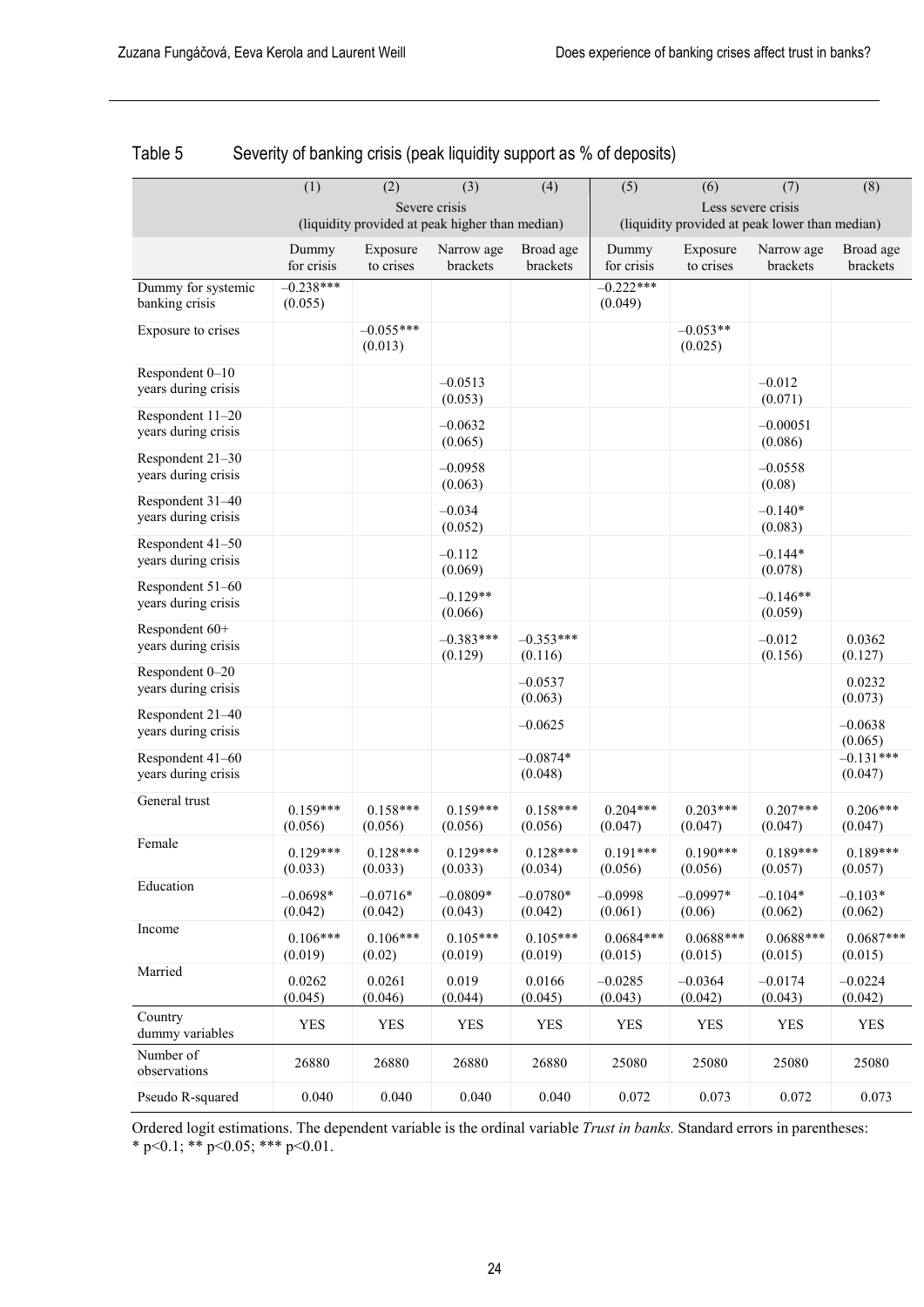### Table 6 Time of crisis

|                         | (1)                        | (2)                   |
|-------------------------|----------------------------|-----------------------|
|                         | Systemic<br>banking crisis | Exposure<br>to crises |
| Systemic banking crisis | $-0.341***$<br>(0.098)     |                       |
| Exposure to crises      |                            | $-0.041**$<br>(0.024) |
| Distance                | 0.004<br>(0.003)           | $-0.002$<br>(0.003)   |
| General trust           | $0.158***$<br>(0.032)      | $0.158***$<br>(0.032) |
| Female                  | $0.113***$<br>(0.030)      | $0.113***$<br>(0.030) |
| Education               | $-0.055*$<br>(0.033)       | $-0,054$<br>(0.033)   |
| Income                  | $0.076***$<br>(0.012)      | $0.077***$<br>(0.012) |
| Married                 | $-0,003$<br>(0.027)        | $-0,009$<br>(0.026)   |
| Country dummy variables | <b>YES</b>                 | <b>YES</b>            |
| Number of observations  | 66,293                     | 66,293                |
| Pseudo R-squared        | 0.055                      | 0.055                 |

Estimated coefficients taken from ordered logit estimations. The dependent variable is the ordinal variable *Trust in banks*. Standard errors in parentheses: \* p<0.1; \*\* p<0.05; \*\*\* p<0.01.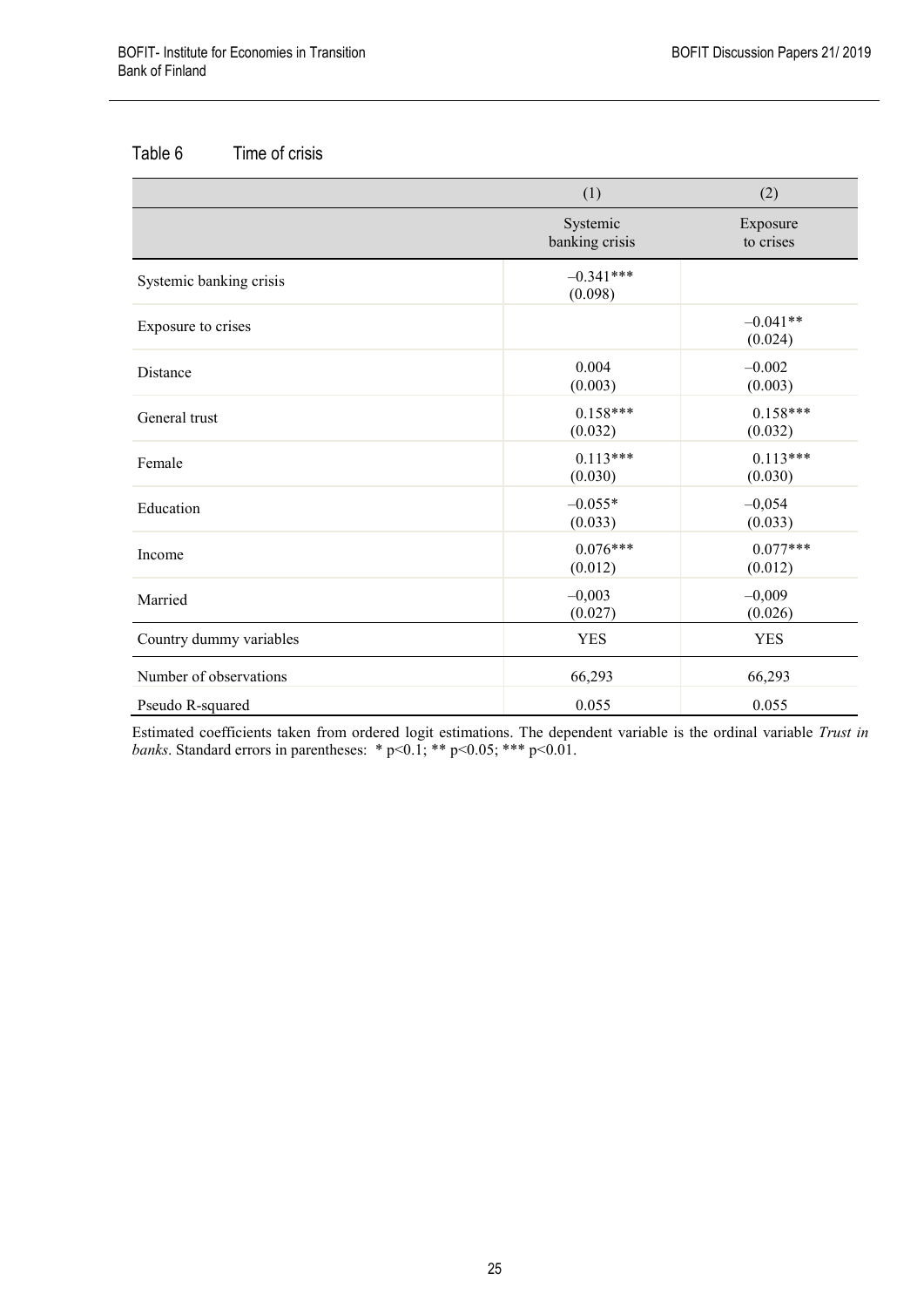|                                   | (1)                        | (2)                    |
|-----------------------------------|----------------------------|------------------------|
|                                   | Systemic<br>banking crisis | Exposure<br>to crises  |
| Dummy for systemic banking crisis | $-0.235***$<br>(0.038)     |                        |
| Exposure to crises                |                            | $-0.055***$<br>(0.011) |
| General trust                     | $0.142***$<br>(0.038)      | $0.141***$<br>(0.038)  |
| Female                            | $0.077**$<br>(0.031)       | $0.077**$<br>(0.031)   |
| Education                         | $-0.042$<br>(0.036)        | $-0.043$<br>(0.036)    |
| Income                            | $0.071***$<br>(0.012)      | $0.071***$<br>(0.013)  |
| Married                           | 0.007<br>(0.029)           | 0.003<br>(0.029)       |
| Country dummy variables           | <b>YES</b>                 | <b>YES</b>             |
| Number of observations            | 52030                      | 52030                  |
| Pseudo R-squared                  | 0.043                      | 0.043                  |

### Table 7 Excluding the Global Financial Crisis (crises before 2008 only)

Estimated coefficients from ordered logit estimations, the dependent variable being the ordinal variable *Trust in banks.*  Standard errors in parentheses:  $* p<0.1; ** p<0.05; *** p<0.01$ .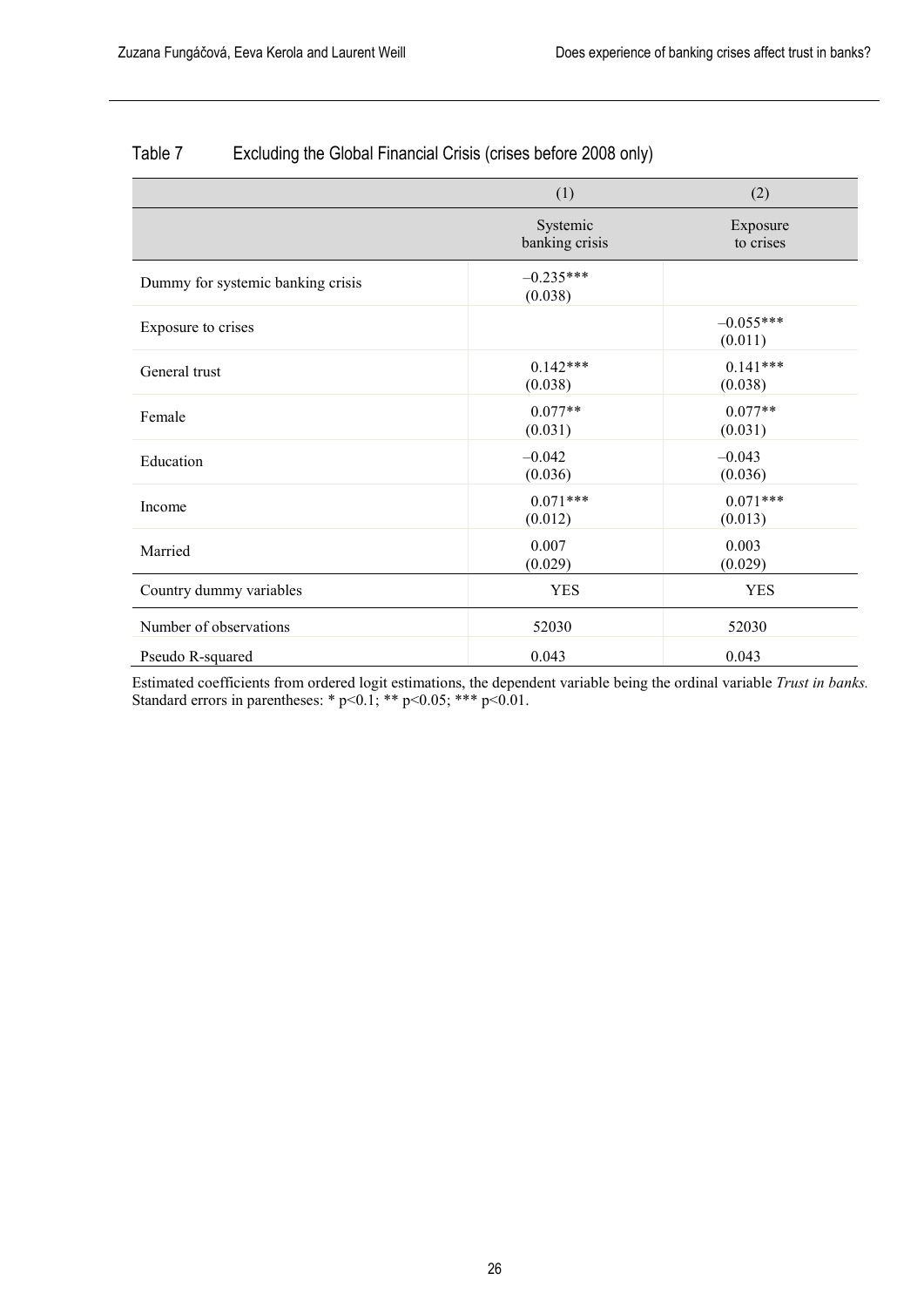### Table 8 Currency and twin crisis

|                         | (1)                   | (2)                    |
|-------------------------|-----------------------|------------------------|
|                         | Currency crisis       | Twin crisis            |
| Systemic banking crisis | $-0.090*$<br>(0.037)  | $-0.186***$<br>(0.056) |
| General trust           | $0.158***$<br>(0.032) | $0.158***$<br>(0.032)  |
| Female                  | $0.112**$<br>(0.030)  | $0.113**$<br>(0.030)   |
| Education               | $-0,054$<br>(0.033)   | $-0,054$<br>(0.033)    |
| Income                  | $0.077***$<br>(0.012) | $0.077***$<br>(0.012)  |
| Married                 | $-0.013$<br>(0.027)   | $-0.012$<br>(0.027)    |
| Country dummy variables | <b>YES</b>            | <b>YES</b>             |
| Number of observations  | 66293                 | 66293                  |
| Pseudo R-squared        | 0,055                 | 0,055                  |

Estimated coefficients taken from ordered logit estimations. The dependent variable is the ordinal variable *Trust in banks*. Standard errors in parentheses: \* p<0.1; \*\* p<0.05; \*\*\* p<0.01.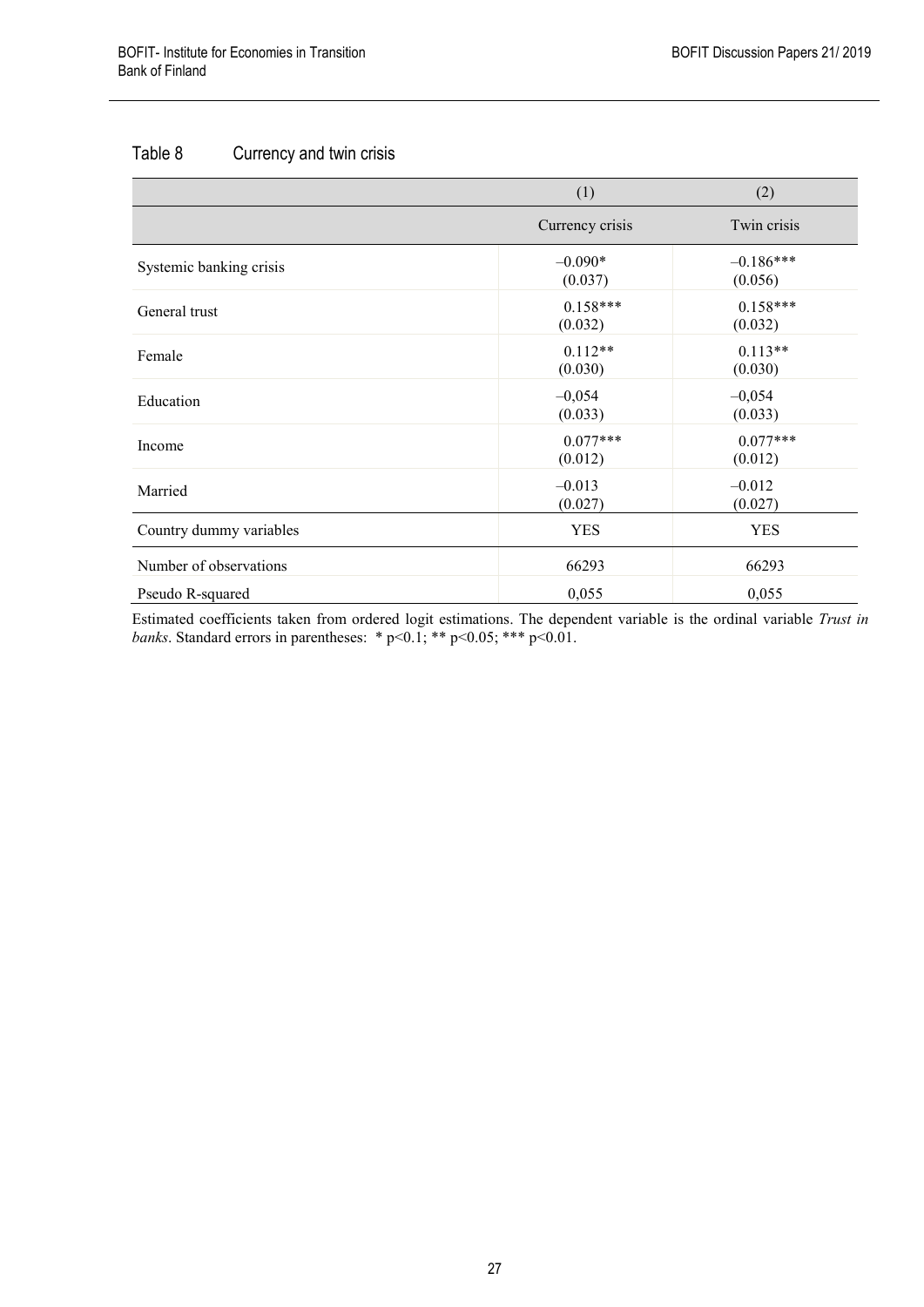### Table 9 Logit model estimations

|                         | (1)                        | (2)                    |
|-------------------------|----------------------------|------------------------|
|                         | Systemic<br>banking crisis | Exposure<br>to crises  |
| Systemic banking crisis | $-0.206***$<br>(0.045)     |                        |
| Exposure to crises      |                            | $-0.046***$<br>(0.013) |
| General Trust           | $0.156***$<br>(0.036)      | $0.155***$<br>(0.036)  |
| Female                  | $0.120***$<br>(0.031)      | $0.119***$<br>(0.031)  |
| Education               | $-0.019$<br>(0.036)        | $-0.02$<br>(0.036)     |
| Income                  | $0.077***$<br>(0.012)      | $0.077***$<br>(0.012)  |
| Married                 | $-0.010$<br>(0.031)        | $-0.013$<br>(0.031)    |
| Constant                | $0.439***$<br>(0.078)      | $0.467***$<br>(0.093)  |
| Country dummy variables | <b>YES</b>                 | <b>YES</b>             |
| Number of observations  | 66293                      | 66293                  |
| Pseudo R-squared        | 0,090                      | 0,090                  |

Estimated coefficients taken from logit estimations. The dependent variable is the ordinal variable *High trust in banks*. Standard errors in parentheses: \* p<0.1; \*\* p<0.05; \*\*\* p<0.01.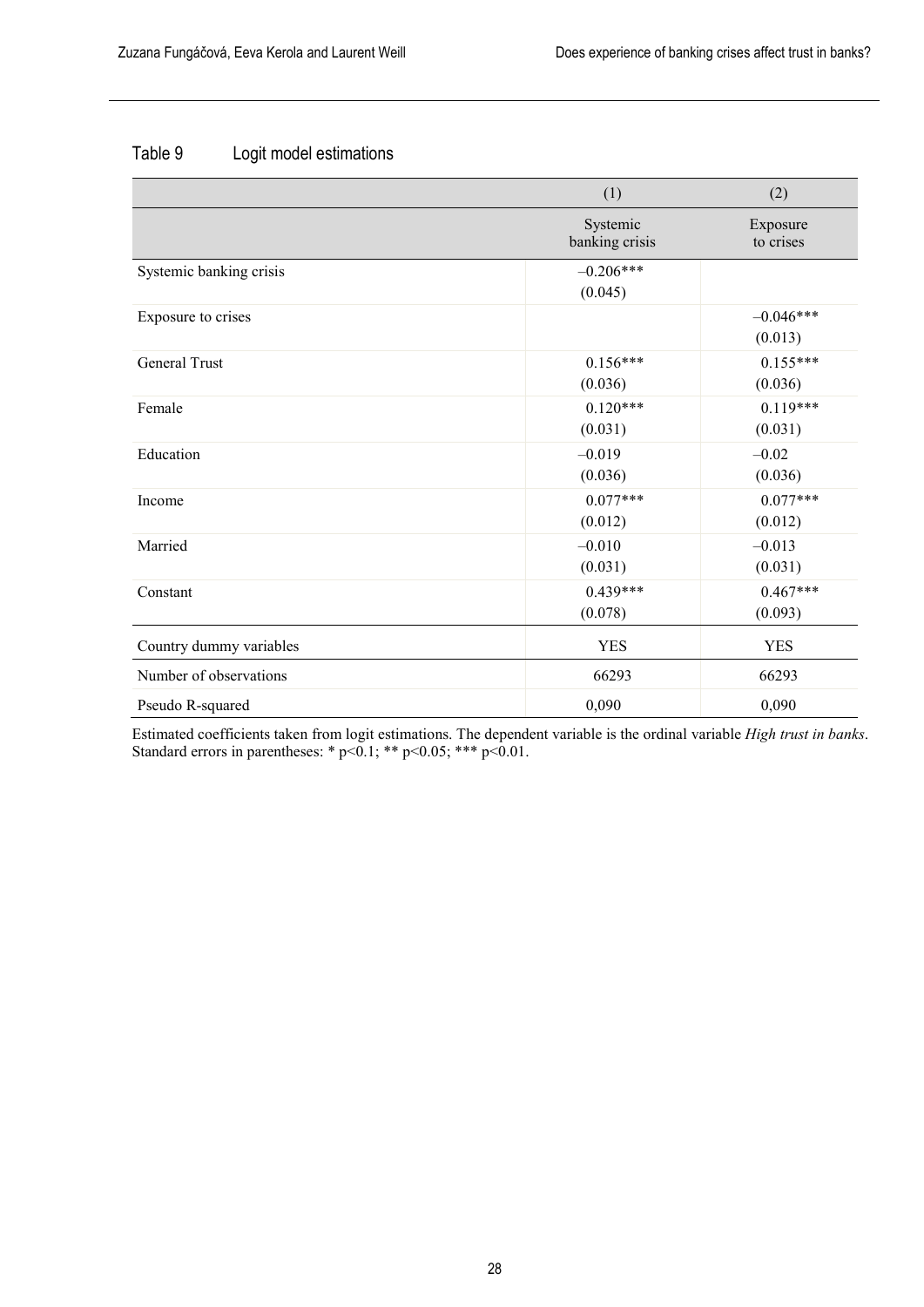|                         | (1)                    | (2)                    |
|-------------------------|------------------------|------------------------|
|                         | Banking crisis         | Exposure to crises     |
| Systemic banking crisis | $-0.239***$<br>(0.058) |                        |
| Exposure to crises      |                        | $-0.055***$<br>(0.015) |
| General trust           | $0.200***$<br>(0.040)  | $0.201***$<br>(0.040)  |
| Female                  | $0.128***$<br>(0.038)  | $0.127***$<br>(0.041)  |
| Education               | $-0.086**$<br>(0.040)  | $-0.082**$<br>(0.041)  |
| Income                  | $0.079***$<br>(0.015)  | $0.079***$<br>(0.015)  |
| Married                 | $-0.027$<br>(0.030)    | $-0.028$<br>(0.029)    |
| Country dummy variables | <b>YES</b>             | <b>YES</b>             |
| Number of observations  | 40,635                 | 40,635                 |
| Pseudo R-squared        | 0.068                  | 0.068                  |

### Table 10 Alternative crisis variables (Reinhart and Rogoff, 2009)

Estimated coefficients taken from ordered logit estimations. The dependent variable is the ordinal variable *Trust in banks*. Standard errors in parentheses: \* p<0.1; \*\* p<0.05; \*\*\* p<0.01.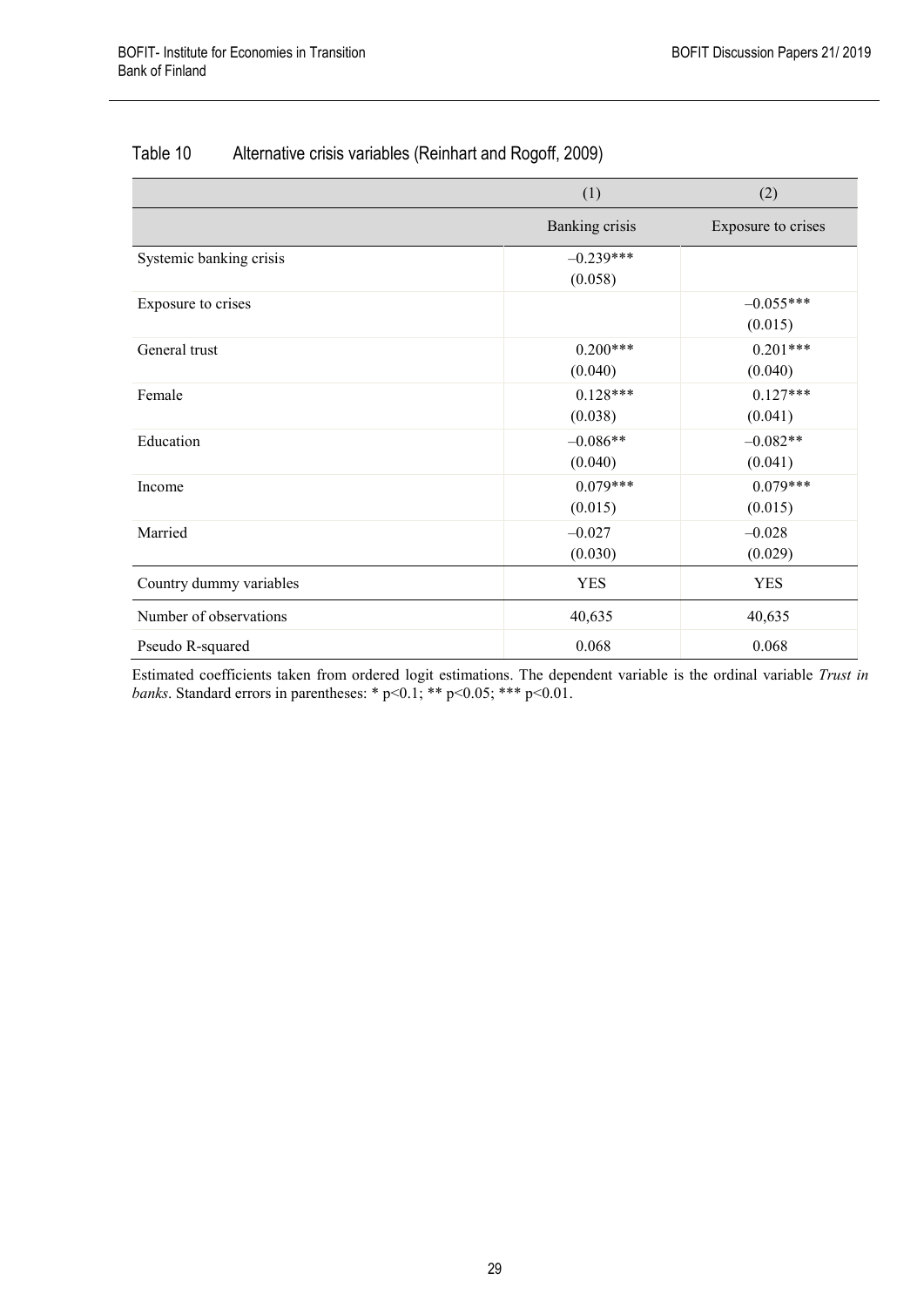#### Table 11 Stock market crises

|                                  | (1)                   | (2)                   | (3)                   |
|----------------------------------|-----------------------|-----------------------|-----------------------|
| Stock market crisis              | 0.059<br>(0.085)      | 0.062<br>(0.092)      |                       |
| Dummy if up to 6 crashes $(1-6)$ |                       |                       | 0.062<br>(0.092)      |
| Dummy if over 6 crashes $(7-19)$ |                       | $-0.054$<br>(0.051)   | 0.008<br>(0.095)      |
| General trust                    | $0.202***$<br>(0.039) | $0.202***$<br>(0.039) | $0.202***$<br>(0.039) |
| Female                           | $0.136***$<br>(0.038) | $0.135***$<br>(0.038) | $0.135***$<br>(0.038) |
| Education                        | $-0.086**$<br>(0.040) | $-0.089**$<br>(0.040) | $-0.089**$<br>(0.040) |
| Income                           | $0.079***$<br>(0.015) | $0.078***$<br>(0.015) | $0.078***$<br>(0.015) |
| Married                          | $-0.044$<br>(0.029)   | $-0.036$<br>(0.029)   | $-0.036$<br>(0.029)   |
| Country dummy variables          | <b>YES</b>            | <b>YES</b>            | <b>YES</b>            |
| Pseudo R-squared                 | 0.068                 | 0.068                 | 0.068                 |
| Observations                     | 41,812                | 41,812                | 41,812                |

Estimated coefficients taken from ordered logit estimations. The dependent variable is the ordinal variable *Trust in banks*. Standard errors in parentheses: \* p<0.1; \*\* p<0.05; \*\*\* p<0.01.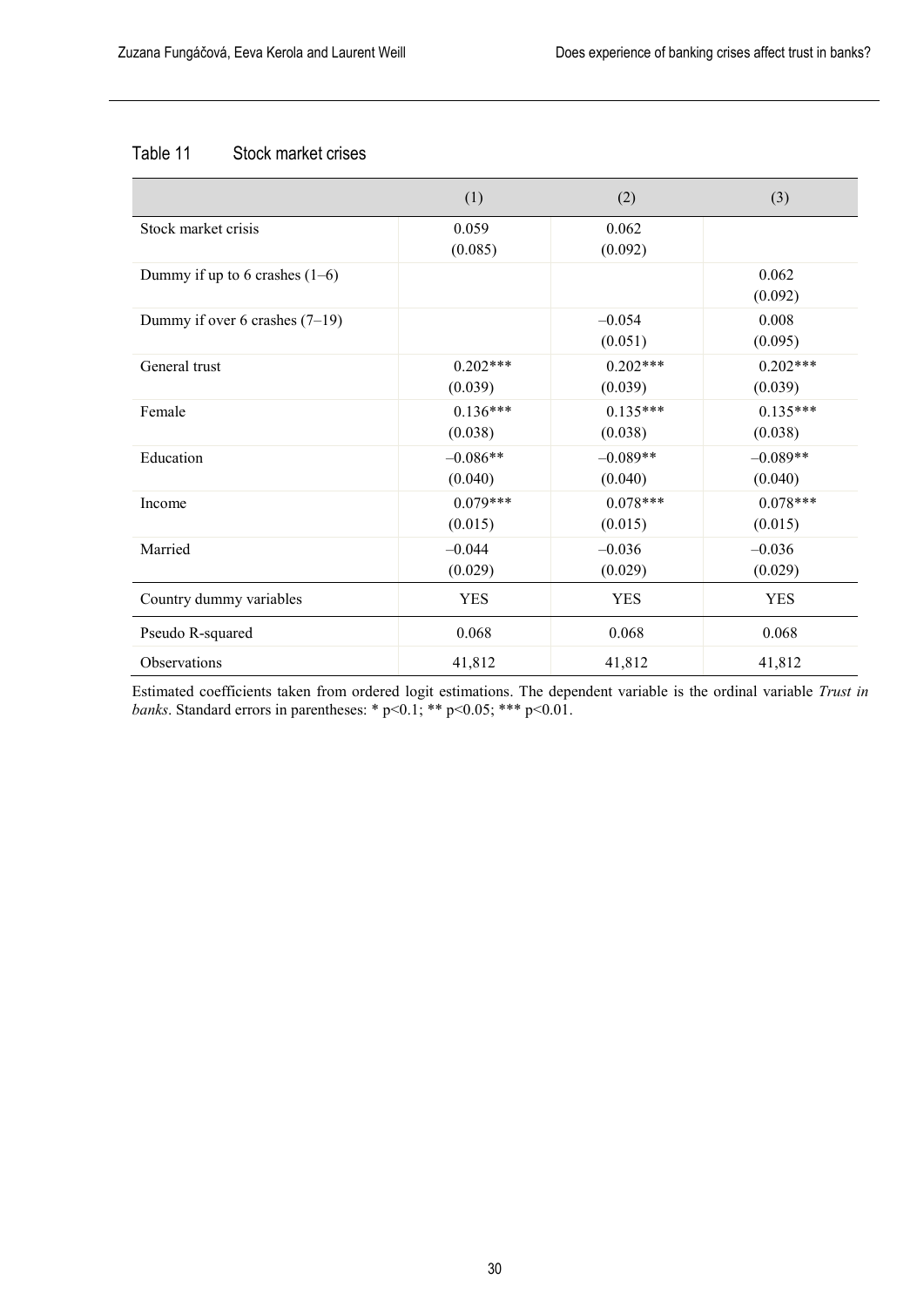# <span id="page-30-0"></span>Appendix

| Table A1 | Definitions of variables |  |
|----------|--------------------------|--|
|----------|--------------------------|--|

| Variable name                         | Definition                                                                                                                                                                                                                                        |
|---------------------------------------|---------------------------------------------------------------------------------------------------------------------------------------------------------------------------------------------------------------------------------------------------|
| Trust in banks                        | Discrete variable, value between 1 and 4. Question: "How much confidence you have<br>in banks?" Available answers: (1) none at all (2) not very much (3) quite a lot, and (4)<br>great deal of confidence.                                        |
| High trust in banks                   | Dummy variable. Question: "How much confidence you have in banks?" Available re-<br>sponses: (1) none at all (2) not very much (3) quite a lot, and (4) great deal of confi-<br>dence. Equals 1 for answers (3) and (4), and 0 otherwise.         |
| General trust                         | Dummy variable equal to one if respondent answers: Most people can be trusted to the<br>question: "Generally speaking. would you say that most people can be trusted or that<br>you need to be very careful in dealing with people?" 0 otherwise. |
| Female                                | Dummy variable. Equals 1 for females.                                                                                                                                                                                                             |
| Education                             | Dummy variable. Equals 1 for full secondary or tertiary education and 0 for other re-<br>spondents.                                                                                                                                               |
| Income                                | Respondent's self-reported level of income in a scale of 1 to 10, with 1 the lowest in-<br>come decile and 10 the highest.                                                                                                                        |
| Married                               | Marital status dummy variable. Equals 1 if respondent is married, 0 otherwise.                                                                                                                                                                    |
| Systemic banking<br>crisis            | Equals 1 if there has been at least one systemic banking crisis during the respondent's<br>lifetime, 0 otherwise.                                                                                                                                 |
| Currency crisis                       | Equals 1 if there has been at least one currency crisis during the respondent's lifetime,<br>0 otherwise.                                                                                                                                         |
| Twin crisis                           | Equals 1 if individual simultaneously experienced a systemic banking crisis and cur-<br>rency crisis, 0 otherwise.                                                                                                                                |
| Two crises                            | Equals 1 if there have been at least two systemic banking crises during the respondent's<br>lifetime, 0 otherwise.                                                                                                                                |
| Distance                              | Time elapsed in years from the most recent crisis the respondent has experienced.                                                                                                                                                                 |
| Respondent X-Y years<br>during crisis | Age bracket dummy. Equals 1 if there was a systemic banking (or currency) crisis in<br>the country when the respondent belonged to this specific age group.                                                                                       |
| Output loss                           | In % of GDP. Computed as the cumulative sum of differences between actual and trend<br>real GDP over the period $[T, T+3]$ , with T denoting the starting year of the crisis.                                                                     |
| Peak Liquidity                        | In % of deposits. Measured as the ratio of central bank claims on deposit money banks<br>and liquidity support from the treasury to total deposits and liabilities to non-residents.                                                              |